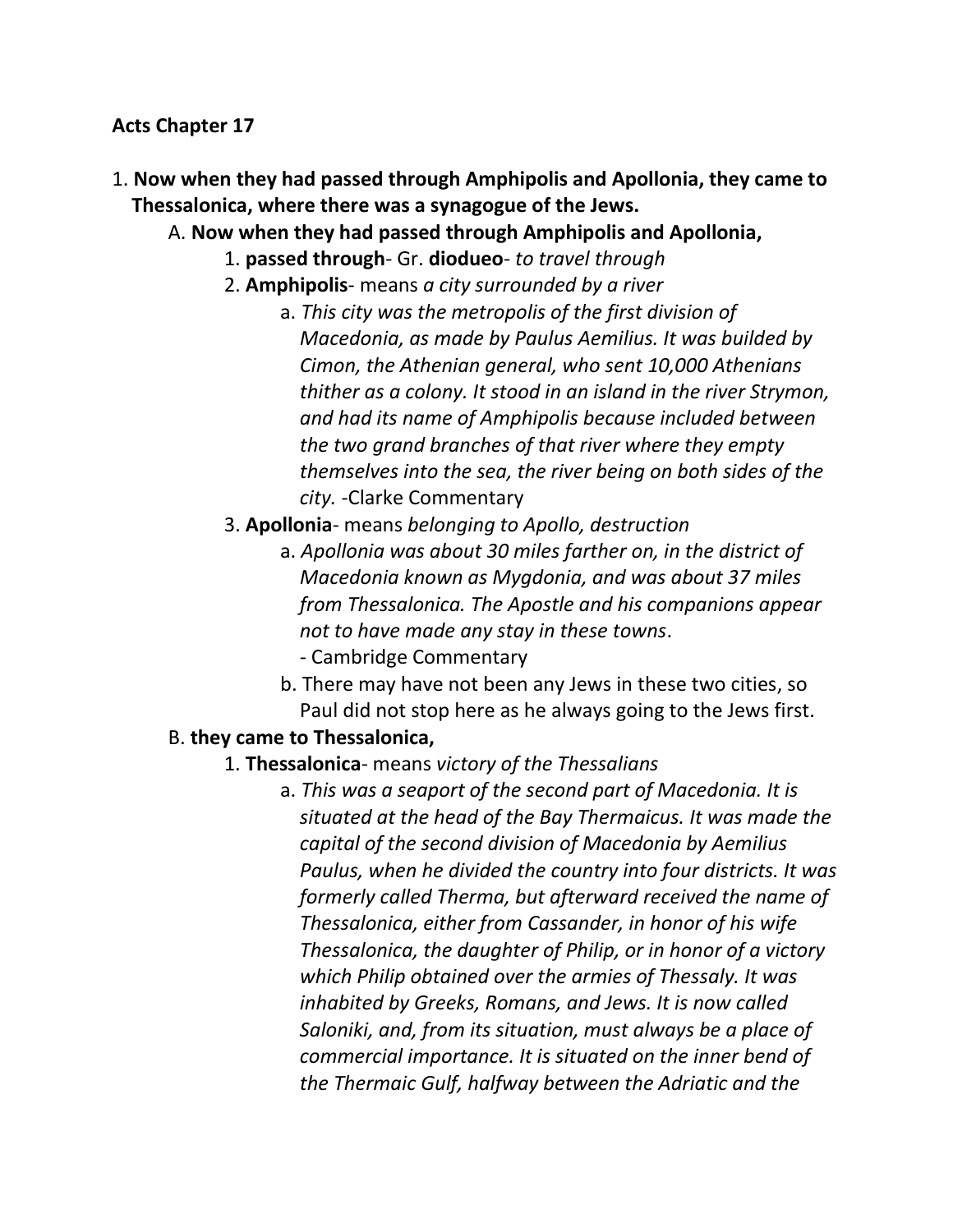*Hellespont, on the sea margin of a vast plain, watered by several rivers, and was evidently designed for a commercial emporium. It has a population at present of 60,000 or 70,000, about half of whom are Jews. They are said to have 36 synagogues, "none of them remarkable for their neatness or elegance of style." In this place a church was collected, to which Paul afterward addressed the two epistles to the Thessalonians.* -Barnes Commentary

- C. **where there was a synagogue of the Jews**
	- 1. **synagogue** Gr. **sunagoge** *ones brought together, assembly*
	- 2. **Jews**
		- a. Again, Paul was bent on going to the Jews first although his call was first to the Gentiles. As was the case in all other places, he would be opposed by the Jews and cast out of this city as in the past.
- 2. **And Paul, as his manner was, went in unto them, and three sabbath days reasoned with them out of the scriptures,**
	- A. **And Paul,**
	- B. **as his manner was,**
		- 1. **his manner** Gr. **kata etho** *according to usuage or custom* a. Notice that this was **PAUL's** custom, not a command from God.
	- C. **went in unto them,**
		- 1. **went in** Gr. **eiserchomai**
			- a. He went into the Jewish synagogue.
		- 2. **them**
			- a. The Jews. He was not called to the Jews! He was called to the Gentiles! Again, it will not go well.
	- D. **and three sabbath days reasoned with them out of the scriptures**
		- 1. **three sabbath days** Gr. **treis sabbaton**
			- a. Three Saturdays.
		- 2. **reasoned** Gr. **dialegomai** *to converse, discourse with one, argue, discuss, reason, contend*
			- a. For three Sabbath days Paul reasoned, discussed, argued, and contended with the Jews at Thessalonica for them to accept Jesus and did not have much success with them. It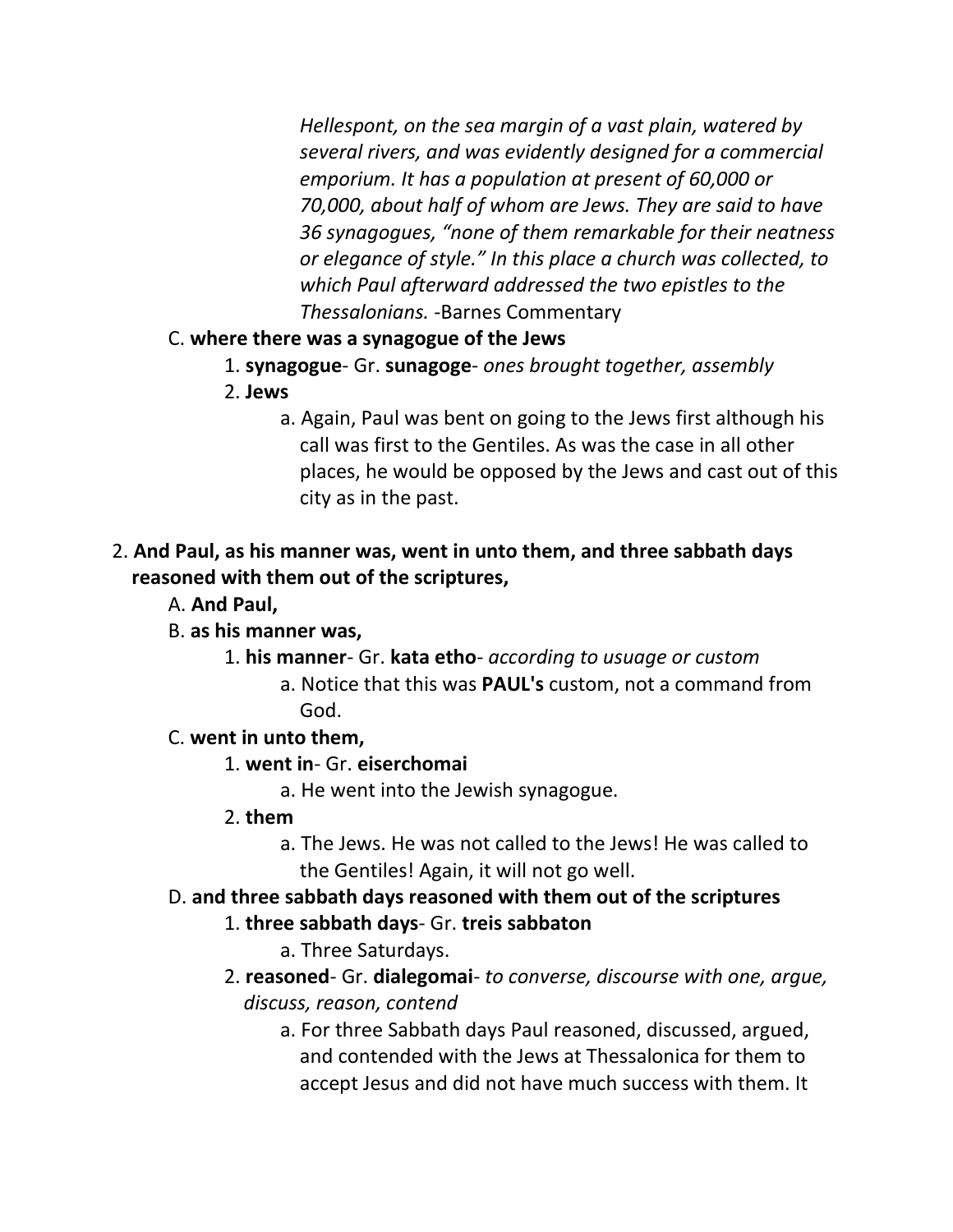says "some" believed. However, the Greeks who heard Paul loved his message and a whole multitude was won to Christ. That was where Paul's anointing was. It was towards the Greeks and the Gentiles!

- b. You need to know you cannot argue very many people into the Kingdom. You are to simply preach the gospel and let the Holy Spirit convict a person. If the Holy Spirit does not convict them, then your arguments usually won't win them to Christ!
- c. Paul always tried to use his in-depth knowledge of the Old Testament and his reasoning powers to get through to the Jews which did not work! Only the power of God would reach them. Peter was called to the Jews, but Peter did not rely on great intellectual prowess to do it. He had none! He was an ignorant fisherman. However, the power of God was poured out into Peter's ministry which won the Jews over to Christ.
- d. Paul would end up going to the Gentiles after the Jews rejected him, and Paul could not rely on his great knowledge of the Law because the Gentiles did not know anything that Paul was saying. They were ignorant of the Old Testament and the Law. Paul only had the message of the cross and the miracle power of God to minister and it worked! 1 Cor. 2:1-4
- 3. **scriptures** Gr. **graphe**
	- a. The scriptures will make one wise unto salvation.  $2$  Tim.  $3:15$
- 3. **explaining and demonstrating that the Christ had to suffer and rise again from the dead, and** *saying,* **"This Jesus whom I preach to you is the Christ."**
	- A. **explaining and demonstrating that the Christ has to suffer and rise again from the dead,**
		- 1. **explaining** Gr. **dianoigo** *to open up thoroughly*
			- a. Paul opened up his treasure trove of knowledge fully upon the Jews but to little avail. He tried to teach these Jews. Teaching is explaining.
		- 2. **demonstrating** Gr. **paratithemi** *to set forth arguments*
			- a. Paul was called to preach the gospel, but he was trying to teach the gospel. Preaching is proclaiming, and teaching is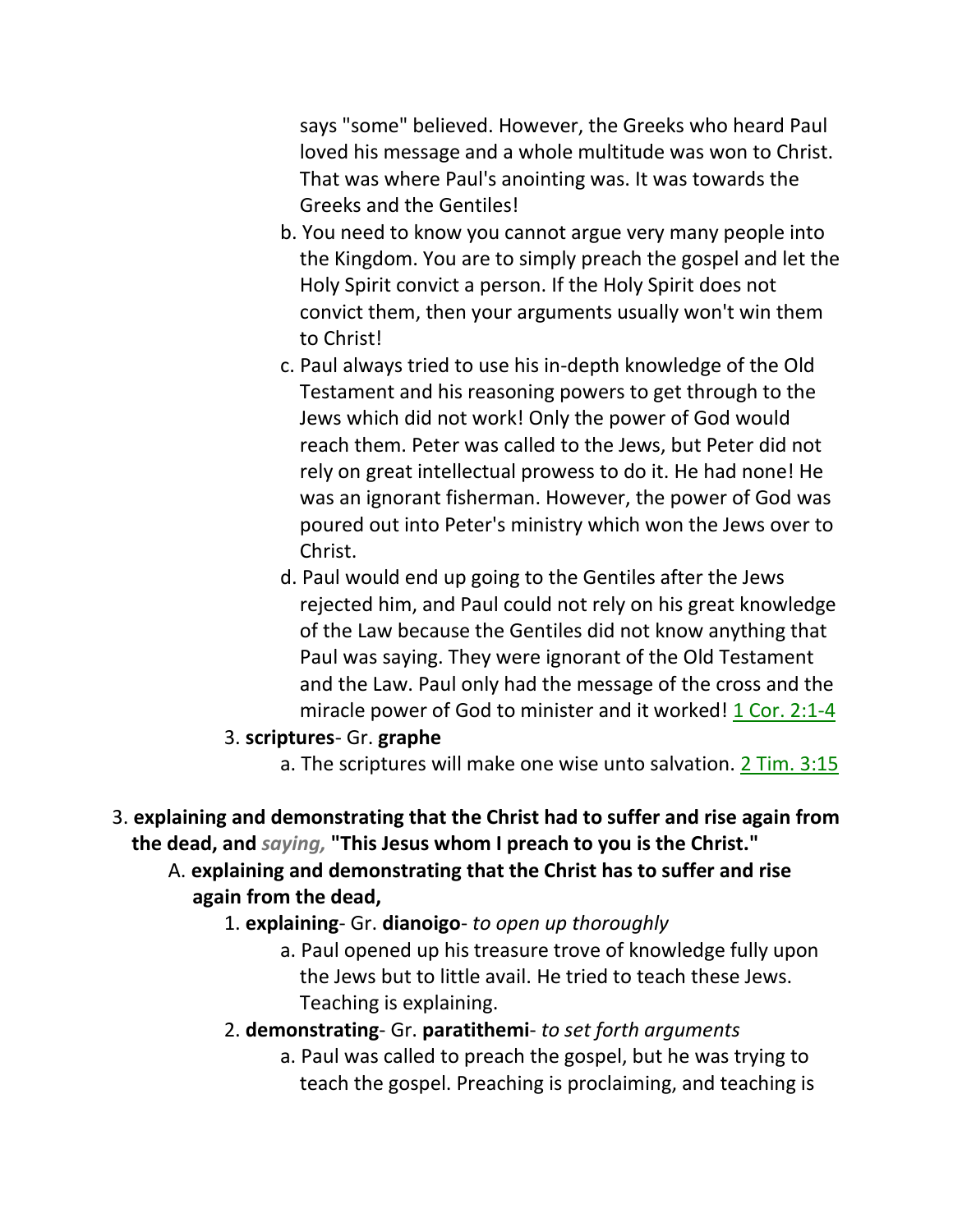explaining. Unbelievers need the gospel preached to them, not explained to them. Believers need teaching- explaining.

### 3. **suffer**- Gr. **pascho**

- a. He suffered for our sins.
- b. The Jews did not understand the suffering Messiah. They only understood a conquering Messiah that would come and destroy their enemies and set up His kingdom. Firstly, Jesus came to suffer and die and then conquer and reign. The church age would be inserted between the first coming and second coming of Christ.
- 4. **rise again** Gr. **anistemi**
- 5. **dead** Gr. **nekros**
- B. **and saying,**
	- 1. **saying** not in Greek- omit

### C. **this Jesus whom I preach to you is the Christ**

- 1. **preach** Gr. **kataggello** *to announce*
	- a. Paul said he was preaching Christ, but no, he was explaining Christ.
- 2. **Christ-** Gr. **christos** the *anointed One*
- 4. **And some of them were persuaded; and a great multitude of the devout Greeks, and not a few of the leading women, joined Paul and Silas.**

### A. **And some of them were persuaded,**

- 1. **some of them**
	- a. Who were these "some of them"? The Jews.
- 2. **persuaded** Gr. **peitho**

#### B. **and a great multitude of the devout Greeks,**

- 1. **great** Gr. **polus** *much*
- 2. **multitude** Gr. **plethos**
	- a. Notice that compared to the Greeks, few Jews responded to Paul's ministry. However, a GREAT MULTITUDE of the Greeks responded. That was where Paul's call and anointing was.
	- b. When discovering our call, we need to follow the fruit. What produces the most fruit in our lives. This is a sign of where our call and grace lays.
- 3. **devout** Gr. **sebomai** to revere, to be religious
	- a. Being devoted or religious does not mean you are saved and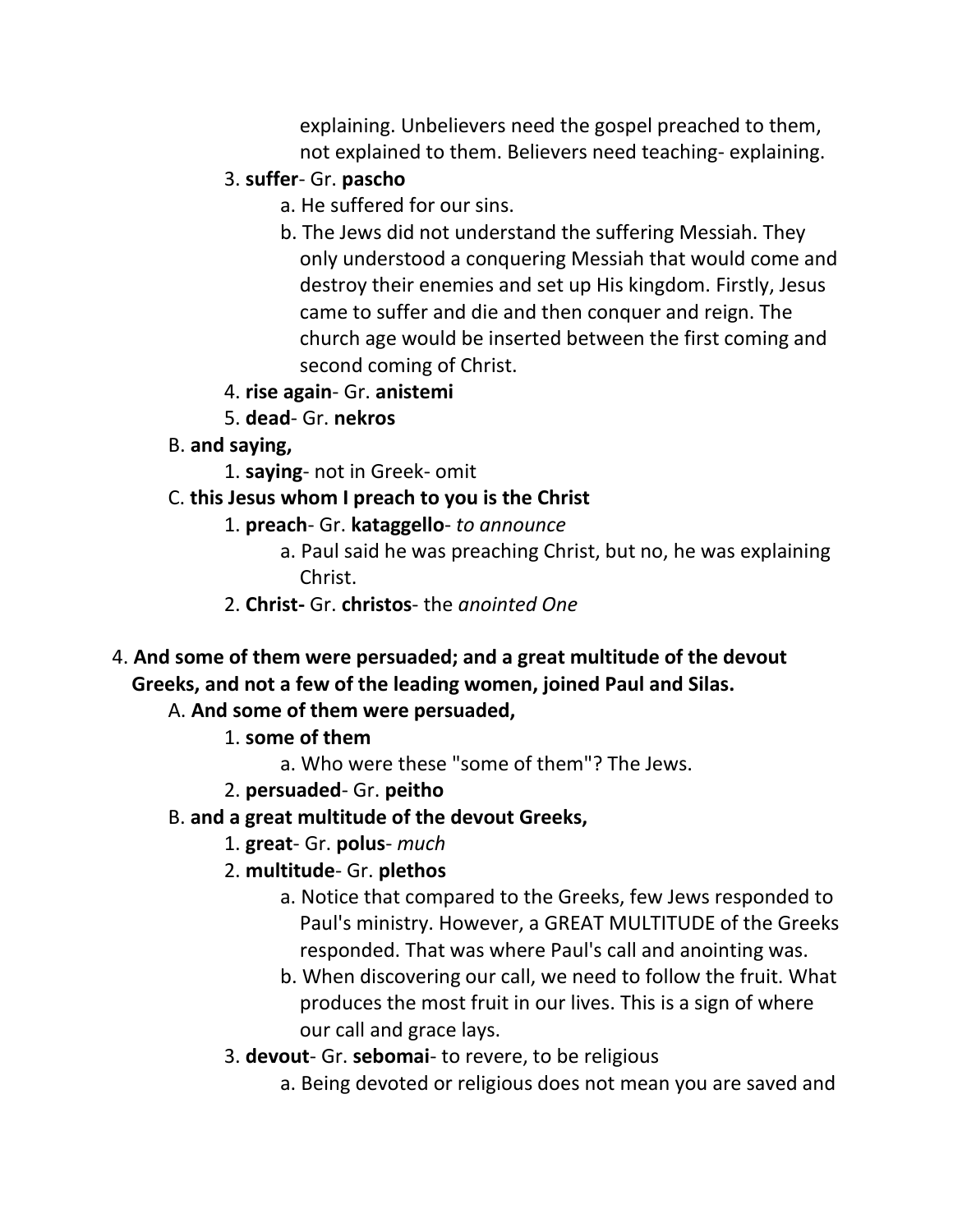born again. These were devout when Paul ran across them, but they were not saved until they had accepted Christ, by faith.

### 4. **Greeks**- Gr. **hellen**

a. *Religious Greeks; or, of those who worshipped God. Those are denoted who had renounced the worship of idols, and who attended on the worship of the synagogue, but who were not fully admitted to the privileges of Jewish proselytes. They were called, by the Jews, proselytes of the gate.* -Barnes Commentary

### C. **and not a few of the leading women,**

- 1. **few** Gr. **oligos** *small, few*
- 2. **leading** Gr. **protos** *first in dignity, importance, etc., chief, principal*
	- a. Women in the New Testament were very important and influential. Wealthy women provided for Jesus' ministry. Paul had been blessed and provided for by Lydia in the last chapter.
	- b. I believe that the role of women in the kingdom of God will be of a greater influence and importance in these last days than they have ever been before.

### 3. **women**- Gr. **gune**

- a. In the New Testament, women are much elevated over their status than in the Old Testament. Prior to the New Testament, women were like property to their fathers and then to their husbands when they got married. In Christ, the differences between men and women are removed. There is neither male nor female in the body of Christ. There is still submission of wives to husbands in the natural home, but in Christ there is equality between men and women.
- b. The gospel was very appealing to women. They had equal standing with men in Christ. Many women responded to the gospel.

### D. **joined Paul and Silas**

1. **joined**- Gr. **proskleroo**- *to join one's lot to another, consort with, adhere to*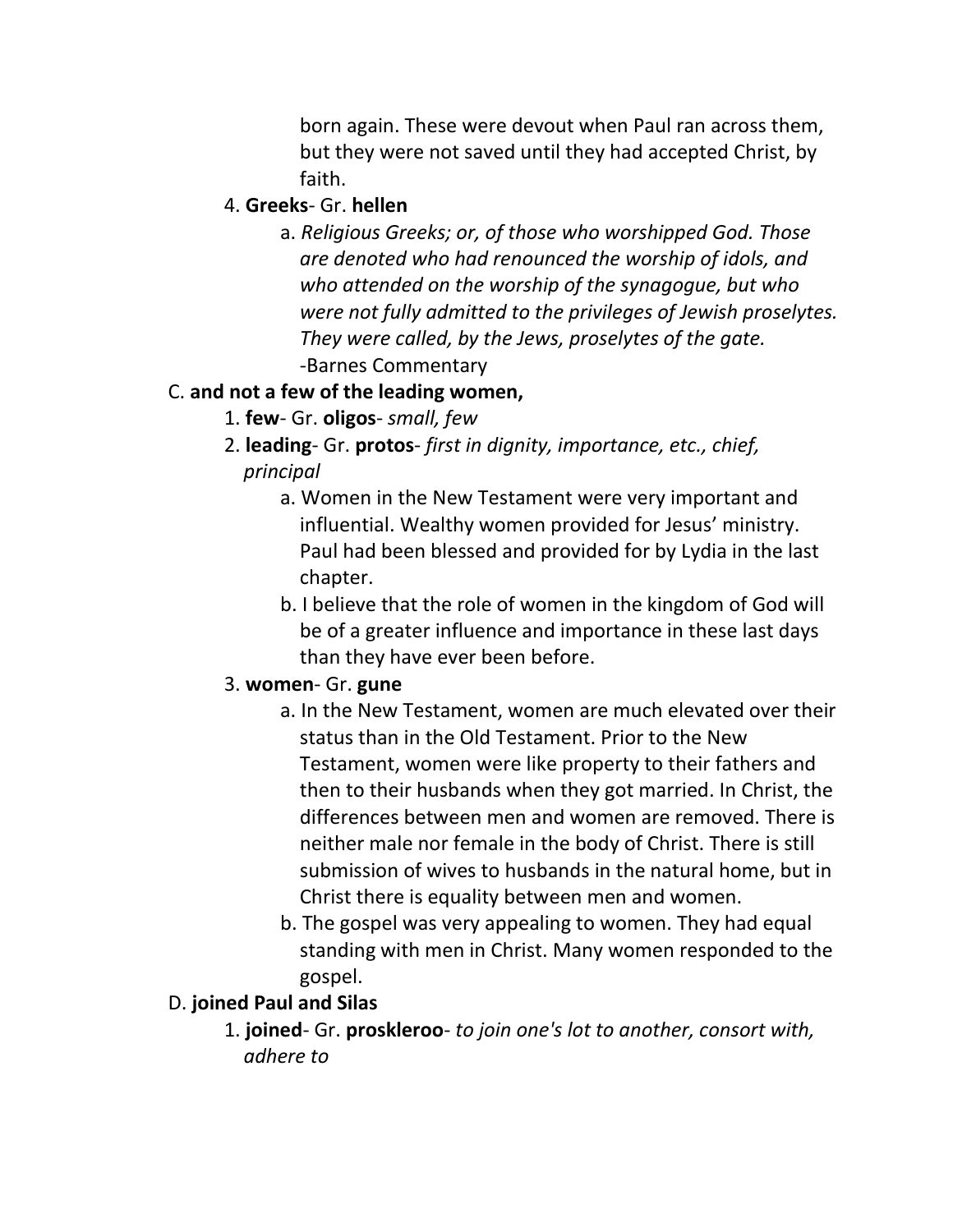- a. This is a very strong word of commitment! It means to join one's lot to another. That means that no matter what happened, good or bad, they were with Paul and Silas for the long haul, even if it meant death!
- b. These kind of people are such a blessing to a pastor. Some people say, "I am with you to the end!" But they really mean just to the end of next week or the end of the month!
- 5. **But the Jews who were not persuaded, becoming envious, took some of the evil men from the marketplace, and gathering a mob, set all the city in an uproar and attacked the house of Jason, and sought to bring them out to the people.**
	- A. **But the Jews who were not persuaded,**
		- 1. **the Jews**
		- 2. **not persuaded** Gr. **apeitheo**
			- a. One mark of a wicked person is their unbelief.  $2Th$  3:2
	- B. **becoming envious** Gr. **zeloo**
		- 1. The religious Jews were jealous of Paul and Silas' appeal and the multitude they had drawn. Two of the hallmarks of a religious person is pride and jealousy. They are prideful over those who they think they are superior, and jealous of those who seem to be revered by others.

## C. **took some of the evil men from the marketplace,**

1. **took**- Gr. **proslambano**

## 2. **evil men from the marketplace**- Gr. **tis poneros aner agoraios**

- *wicked men of the market place*
	- a. I love the KJV translation of this: "lewd fellows of the baser sort"
	- b. *The forum, or market-place, was the place where the idle assembled, and where those were gathered together that wished to be employed, Mat\_20:3. Many of these would be of abandoned character, the idle, the dissipated, and the worthless, and, therefore, just the materials for a mob.* -Barnes Commentary

## D. **and gathering a mob,**

- 1. **gathering a mob** Gr. **ochlopoieo** *to make a crowd*
	- a. Religious and legalistic people love to "make a crowd" that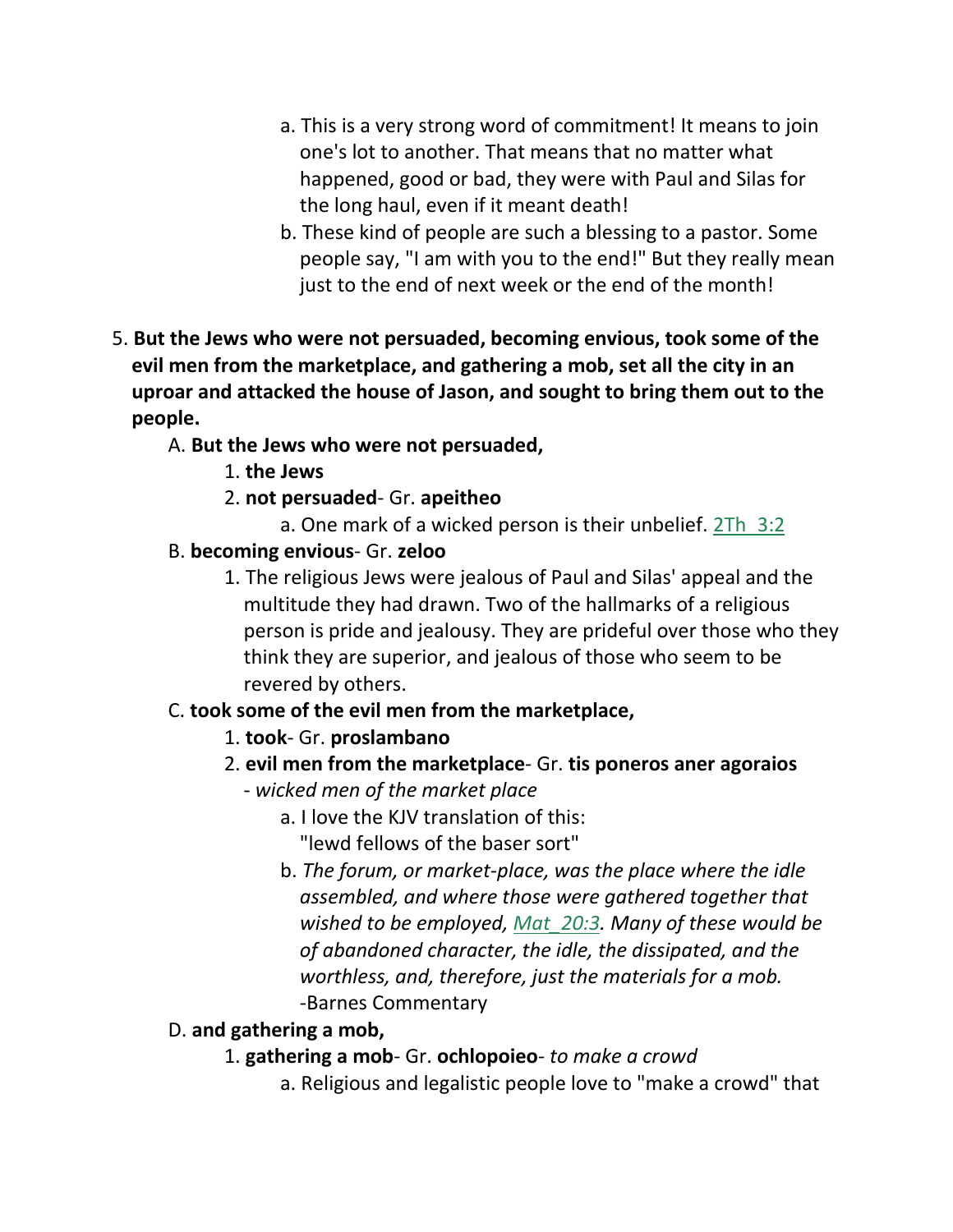get on their side and come against those called by God in true authority.

- E. **set all the city in an uproar and attacked the house of Jason,**
	- 1. **set uproar** Gr. **thorubeo** *to disturb, throw into a tumult, set in an uproar*
	- 2. **city** Gr. **polis**
	- 3. **attacked** Gr. **ephistemi** *to stand upon, beset, to come upon, assail*
	- 4. **house** Gr. **oikos**
	- 5. **Jason** means *he that cures*
		- a. This is the man who had lodged Paul and Silas during their stay in Thessalonica. see vs. 7

## F. **and sought to bring them out to the people**

- 1. **sought** Gr. **zeteo**
- 2. **bring out** Gr. **ago**
	- a. They thought that Paul and Silas were in Jason's house and sought to bring them out to the fury of the mob. However, they were not there. Paul might have been warned about this in some way and avoided the house.
- 3. **people** Gr. **laos**
	- a. The mob that was assembled.
- 6. **But when they did not find them, they dragged Jason and some brethren to the rulers of the city, crying out, "These who have turned the world upside down have come here too.**
	- A. **But when they did not find them,**
		- 1. **find** Gr. **heurisko**
	- B. **they dragged Jason and some brethren to the rulers of the city,**
		- 1. **dragged** Gr. **suro**
		- 2. **brethren** Gr. **adelphos**
			- a. These were fellow believers in Jason's house at the time.
		- 3. **rulers of the city** Gr. **politarches**
			- a. *Another illustration of Luke's accuracy. Note that the magistrates are called by a different name from those at Philippi. Thessalonica was not a colony, but a free city (see on colony, Act\_16:12), and was governed by its own rulers,*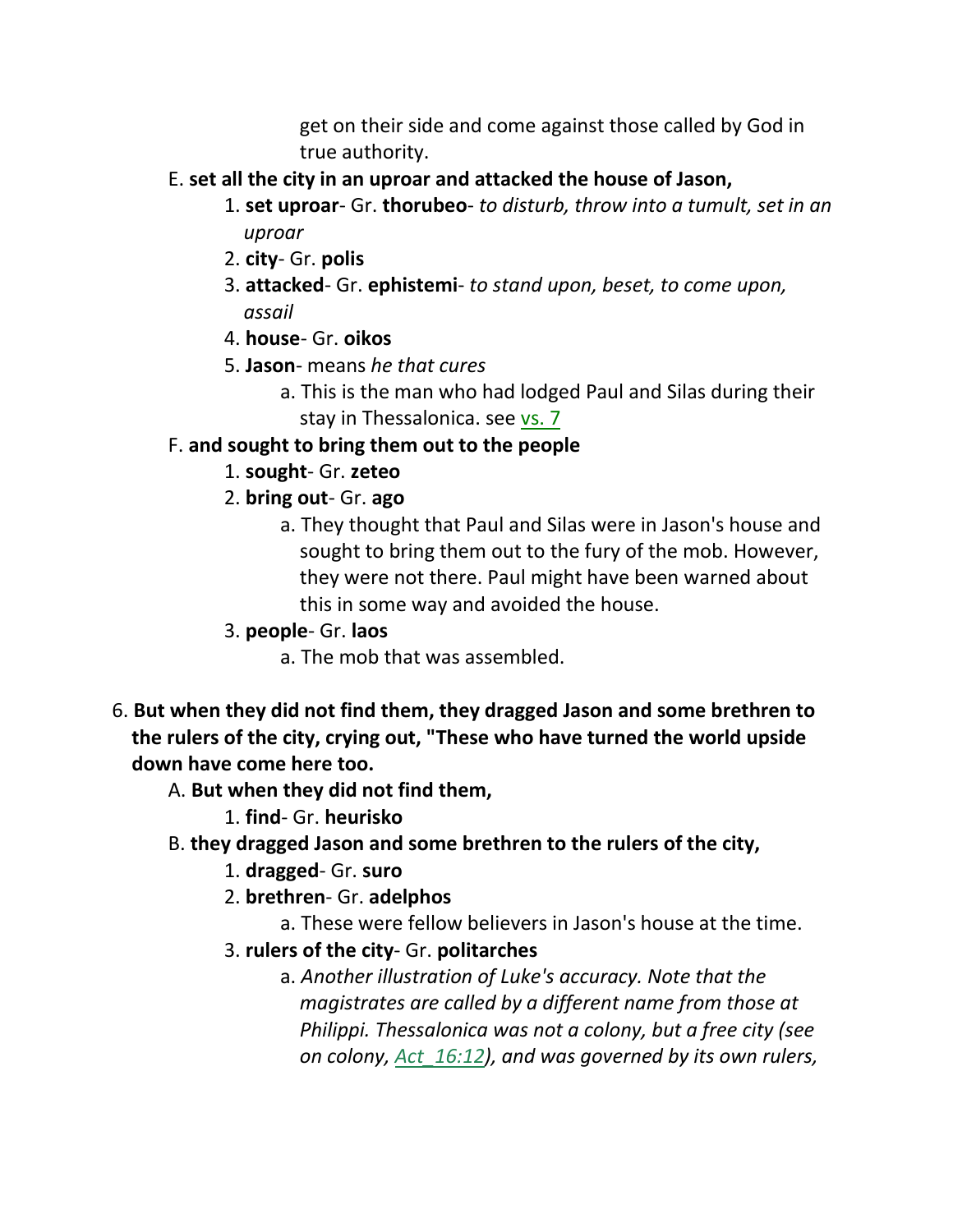*whose titles accordingly did not follow those of Roman magistrates.* -Vincent Word Studies

- C. **crying out** Gr. **boao**
- D. **these who have turned the world upside down have come here too**
	- 1. **turned the world upside down** Gr. **anastatoo oikoumene**

 - *to lay waste, destroy; to disturb, throw into commotion the inhabited world*

- a. They were referring to Paul and Silas. Obviously, reports from those at Philippi had arrived at Thessalonica about Paul and Silas. Word travels faster than the mail!
- b. A similar accusation was made against Jesus. Luk 23:2
- c. The gospel actually turns the world right side up! It already was and is upside down!
- 2. **come** Gr. **pareimi** *to have arrived, to be present*
- 7. **Jason has harbored them, and these are all acting contrary to the decrees of Caesar, saying there is another king—Jesus."**
	- A. **Jason has harbored them,**
		- 1. **harbored** Gr. **hupodechomai** *to give reception to; to receive as a guest, welcome, entertain*
			- a. "Harbored" is too strong of a word here. The Greek word simply means to receive and welcome as a guest.
	- B. **and these are all acting contrary to the decrees of Caesar,**
		- 1. **acting** Gr. **prasso** *to exercise, practice, to be busy with, carry on*
		- 2. **decrees** Gr. **dogma** *opinion, conclusion, ordinance, proposition, dogma*
			- a. Man pronounces dogma based upon their opinion. God utters truth based upon Himself.
			- b. *The charge against them was that of sedition and rebellion against the Roman emperor. Grotius on this verse remarks that the Roman people, and after them the emperors, would not permit the name of king to be mentioned in any of the vanquished provinces except by their permission.* -Barnes Commentary
		- 3. **Caesar** means *severed*
	- C. **saying there is another king**

1. **saying**- Gr. **lego**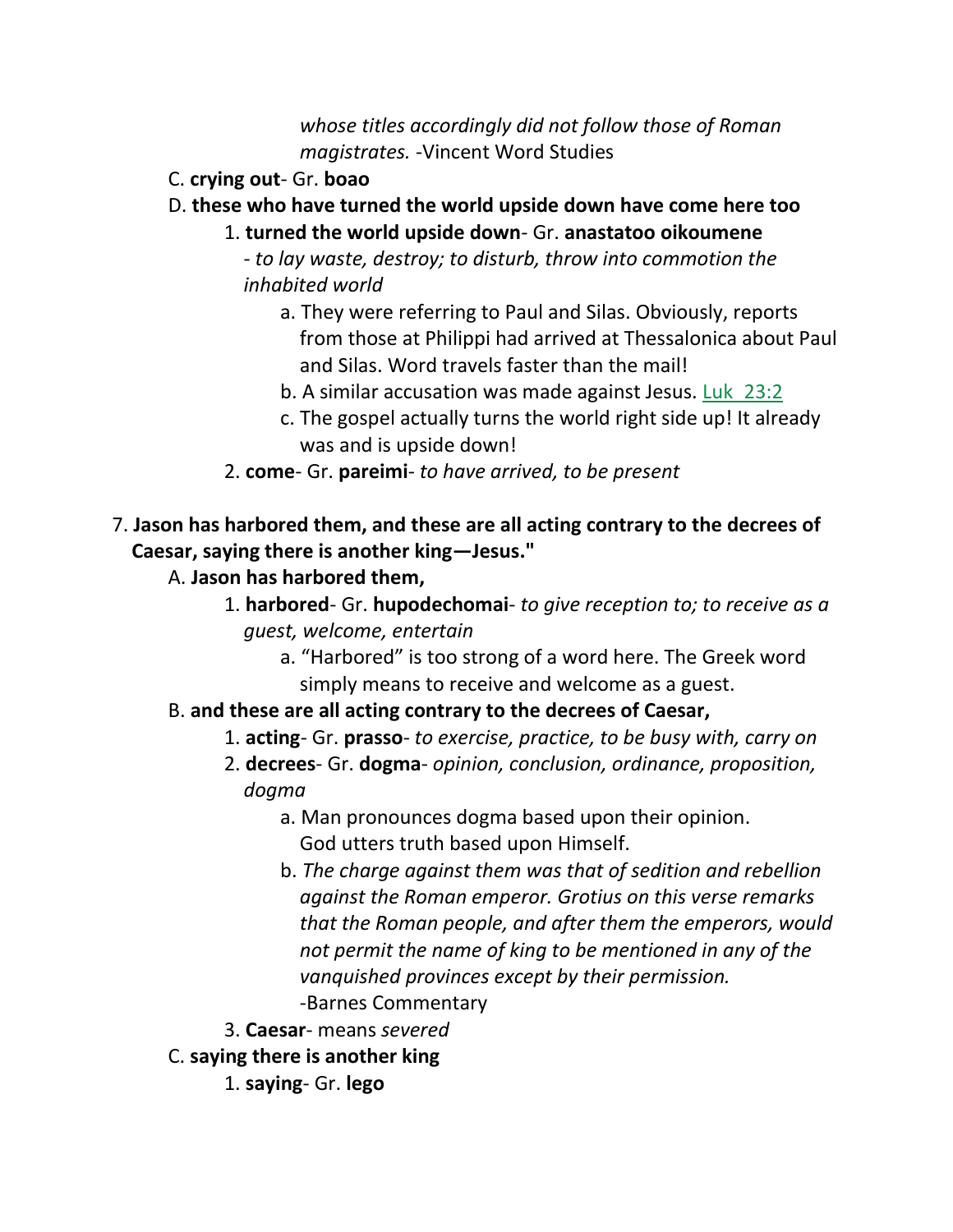### 2. **king**- Gr. **basileus**

- a. Besides Caesar.
- D. **Jesus**
	- 1. Unbelievers will never call Jesus, King, but believers do! Joh\_1:49, 1 Tim. 6:16
- 8. **And they troubled the crowd and the rulers of the city when they heard these things.**
	- A. **troubled** Gr. **tarasso** *to agitate, trouble the mind; with fear, to terrify, put in consternation*
		- 1. This is a sure work of the devil. God always ministers peace, but the enemy will always stir up agitation and unrest.
	- B. **crowd** Gr. **ochlos**
	- C. **rulers of the city** Gr. **politarches**
	- D. **heard** Gr. **akouo**
		- 1. Faith comes from hearing God's word, but fear and unrest comes from hearing the enemies' word. Who have you been listening to? The answer can be found in whether you are at peace or agitated.
- 9. **So when they had taken security from Jason and the rest, they let them go.** A. **So when they had taken security from Jason and the rest,**
	- 1. **taken** Gr. **lambano**
	- 2. **security** Gr. **hikanos** *satisfaction*
		- a. This was either bail, or a guarantee payment with a promise that Jason and those with him would insure that no more trouble would come and that they would ask Paul and his company to leave.
		- b. *To receive the sufficient (bond), usually money for the fulfilment of the judgment. Probably the demand was made of Jason that he see to it that Paul and Silas leave the city not to return.* -Robertson's Word Pictures
	- 3. **rest** Gr. **loipoi**
		- a. Each of those arrested by the authorities had to post bond to be released.
	- B. **they let them go**
		- 1. **let go** Gr. **apoluo**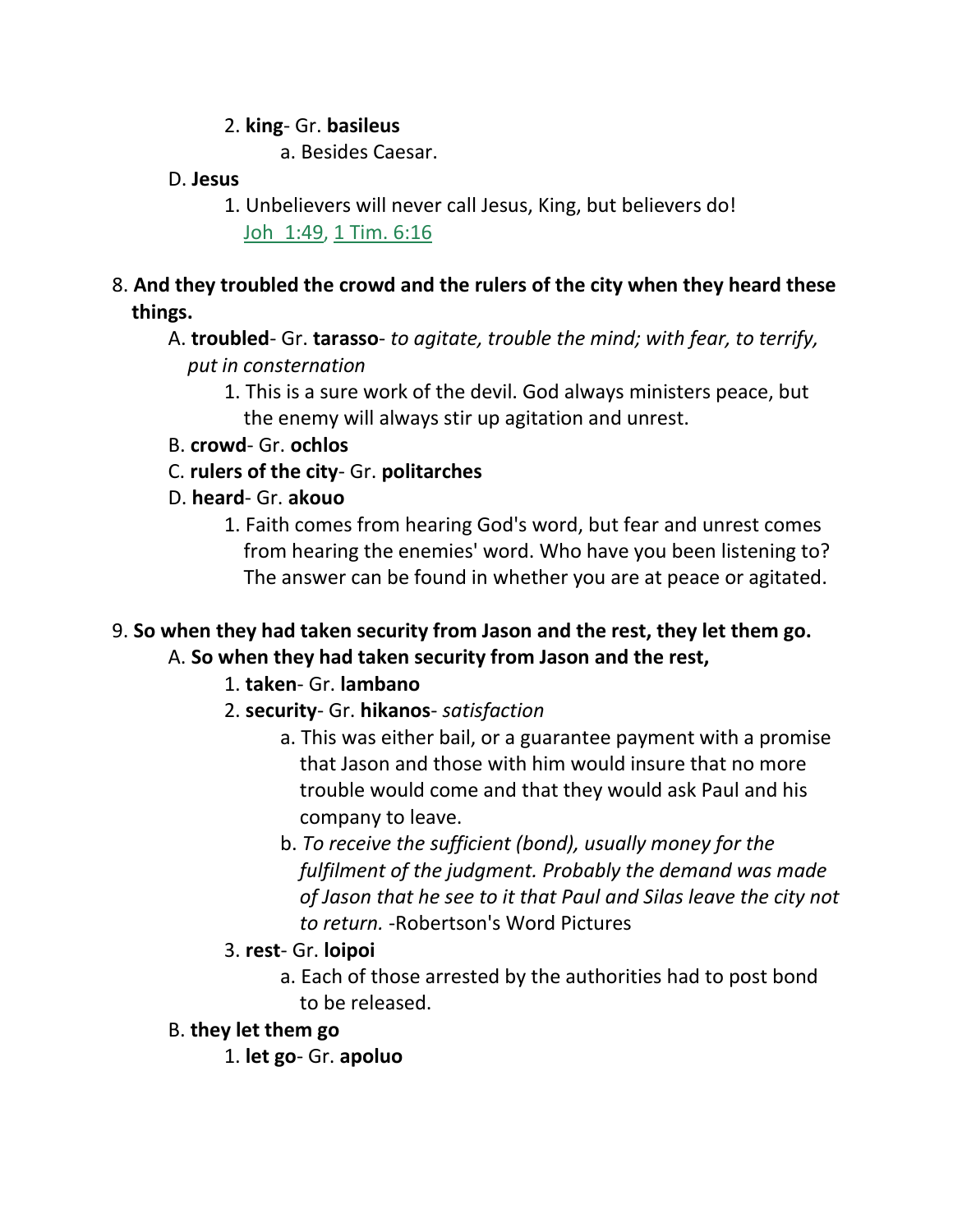- 10. **Then the brethren immediately sent Paul and Silas away by night to Berea. When they arrived, they went into the synagogue of the Jews.**
	- A. **Then the brethren immediately sent Paul and Silas away by night to Berea**
		- 1. **sent** Gr. **ekpempo**
		- 2. **night** Gr. **nux**
			- a. We trust in the supernatural protection of the Lord, but we need to do things in the natural and cooperate with wisdom and common sense unless we get direction otherwise. Then God's wisdom trumps natural wisdom! Paul left at night to avoid open detection.
		- 3. **Berea** means *heavy*
			- a. *This was a city of Macedonia, near Mount Cithanes. "Bercea is on the eastern slope of the Olympian range, and commands an extensive view of the plain which is watered by the Haliacmon and Axius. It has many natural advantages, and is now considered one of the most agreeable towns in Rumili. Plane trees spread a grateful shade over its gardens. Streams of water are in every street. Its ancient name is said to have been derived from the abundance of its waters; and the name still survives in the modern Verria, or Kara-Verria. It is situated on the left of the Haliacmon, about 5 miles from the point where that river breaks through an immense rocky ravine from the mountains to the plain. A few insignificant ruins of the Greek and Roman periods may yet be noticed. It still boasts of 18,000 or 20,000 inhabitants, and is placed in the second rank of the cities of European Turkey"* - Barnes Commentary
	- B. **When they arrived,**
		- 1. **arrived** Gr. **paraginomai**
	- C. **they went into the synagogue of the Jews**
		- 1. **went** Gr. **apeimi**
		- 2. **synagogue** Gr. **sunagoge**
			- a. Paul was right back at it, going straight to the Jews to minister to them! It appears Paul was a glutton for punishment, but that was not it. He had a burning desire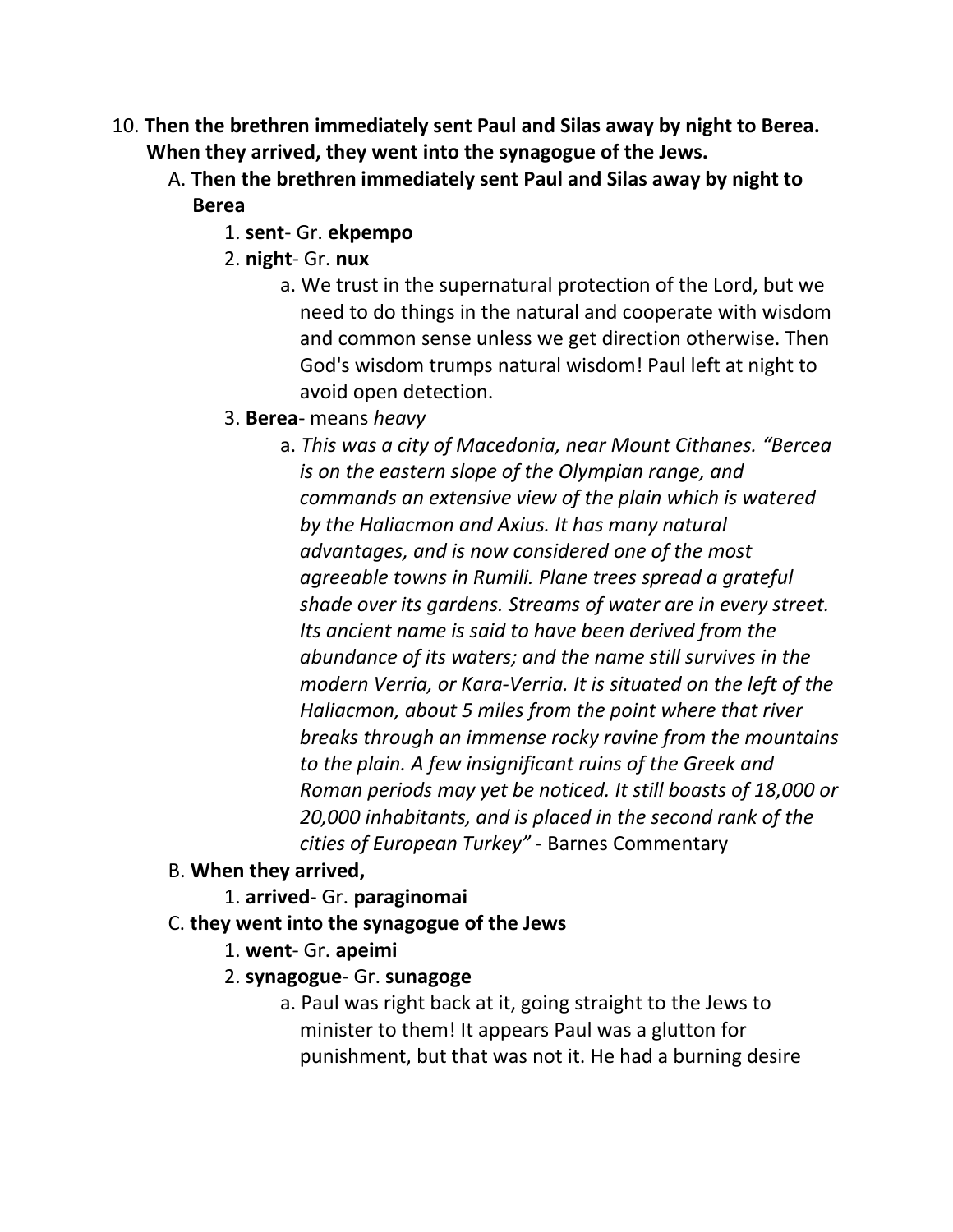above all else to reach the Jews. But alas! It was not his calling and again he would find persecution coming from the Jews.

- 3. **Jews**
	- a. This was not his primary calling.
- 11. **These were more fair-minded than those in Thessalonica, in that they received the word with all readiness, and searched the Scriptures daily** *to find out* **whether these things were so.**
	- A. **These were more fair-minded than those in Thessalonica,**
		- 1. **fair-minded** Gr. **eugenes** *well born, noble-minded, generous, honorable*
			- a. These in Berea were more noble and honorable than those in Thessalonica. What made them this way? They were open to learn. They were open to hear God's Word. They were not cynical and looking for a reason to reject what was being said. They gave Paul and Silas a good hearing, however, what else made them noble was that they checked it out for themselves to see if it was correct. This is noble and honorable!
			- b. Most Christians do not check out what they hear with their own Bible. They either reject it or accept it based upon only what they hear and their own reasoning.
			- c. You will be held accountable by the Lord and what you believe and why you believed it. It will not suffice to say, you believed what you believed because a preacher said it. The Lord will ask if you had a personal Bible. If so, there is no excuse not to check out what was said with what the Scriptures say.

#### B. **in that they received the word with all readiness,**

- 1. **received** Gr. **dechomai** *to welcome*
	- a. Many have a closed and critical heart looking for a preacher to make a mistake so they can pronounce judgement upon the message and the preacher. Do not do this. Have an open heart and receive the Word of God with readiness and eagerness, BUT on the other side check it out afterwards! We need to receive the Word of God gladly. Act 2:41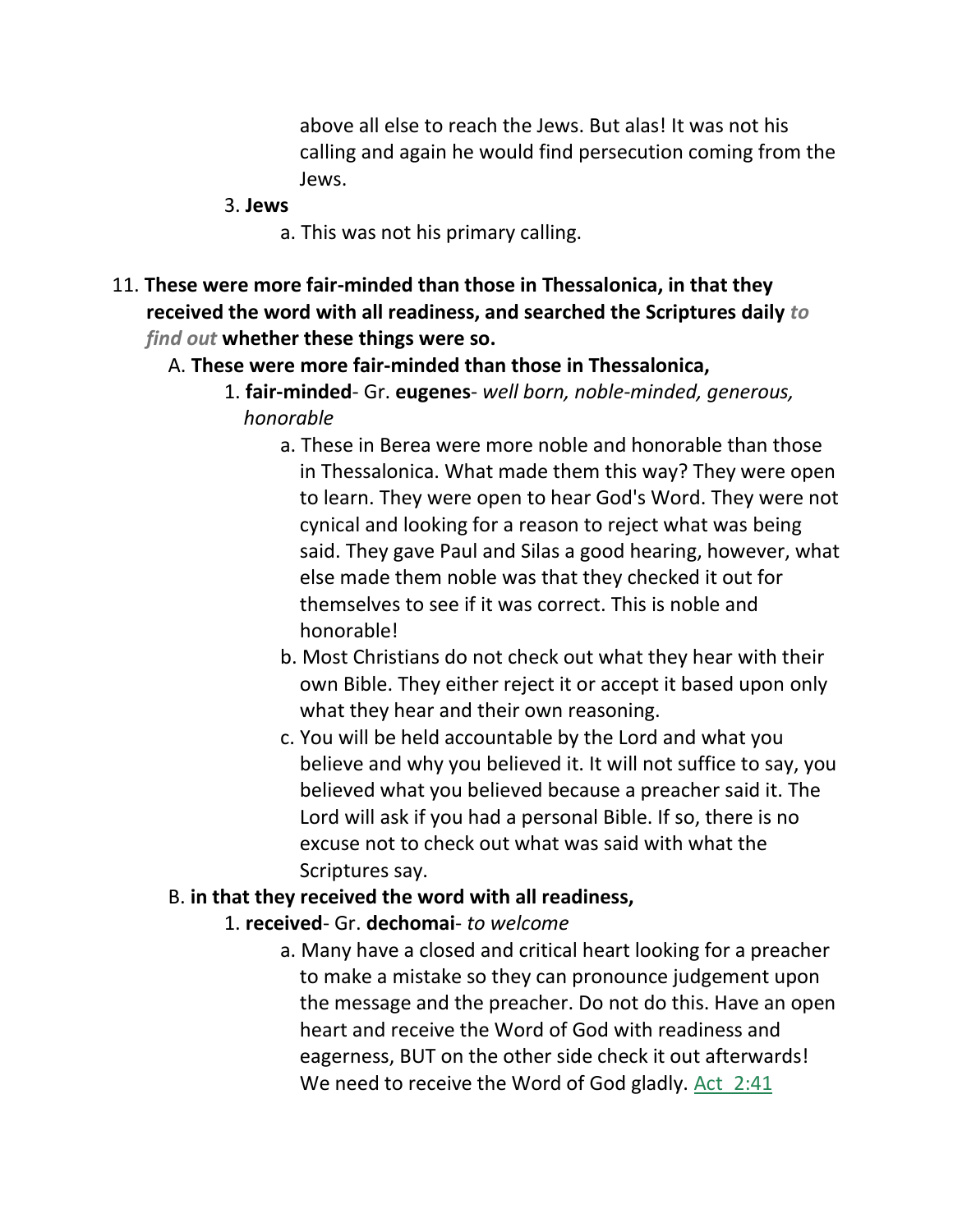- 2. **word** Gr. **logos**
- 3. **readiness** Gr. **prothumia** *promptness, readiness, eagerness of mind, willingness*
- C. **and searched the Scriptures daily to find out whether these things were so**
	- 1. **searched** Gr. **anakrino** *to sift; to examine closely, to scrutinize, scan, to try judicially*
		- a. Casual reading is not enough. You must search the Scriptures and compare scripture with scripture. A doctrine can be found through the Word, not only in one place. Bible study takes effort, time, and work. Many will not invest in any of these. Therefore they are scripturally illiterate.
		- b. They did not lean on the traditions they had, but were willing to let the Word of God stand in between of what they believed and would change what they believed if needed according to the Scriptures. Many are unwilling to do this.
	- 2. **Scriptures** Gr. **graphe**
		- a. The Scriptures are the plumb line for the truth. Anything you hear you need to place it up to the Word of God to see if it is in line with it. If not, it is not God! Throw it out! It is poison! Isa\_8:20
	- 3. **daily** Gr. **kata hemera** *by the day*
		- a. Notice, they searched the Scriptures daily! We need to do the same. We need to have daily bible study or we will be deceived daily!
	- 4. **find out** Gr. not in Greek- omit

# 12. **Therefore many of them believed, and also not a few of the Greeks, prominent women as well as men.**

## A. **Therefore many of them believed,**

# 1. **believed**- Gr. **pisteuo**

- a. So many Jews believed on Jesus in Berea in contrast to other places because these were more noble in that they were ready to hear the Word of God and let it form what they believe rather than tradition.
- B. **and also not a few of the Greeks,**
	- 1. **few** Gr. **oligos**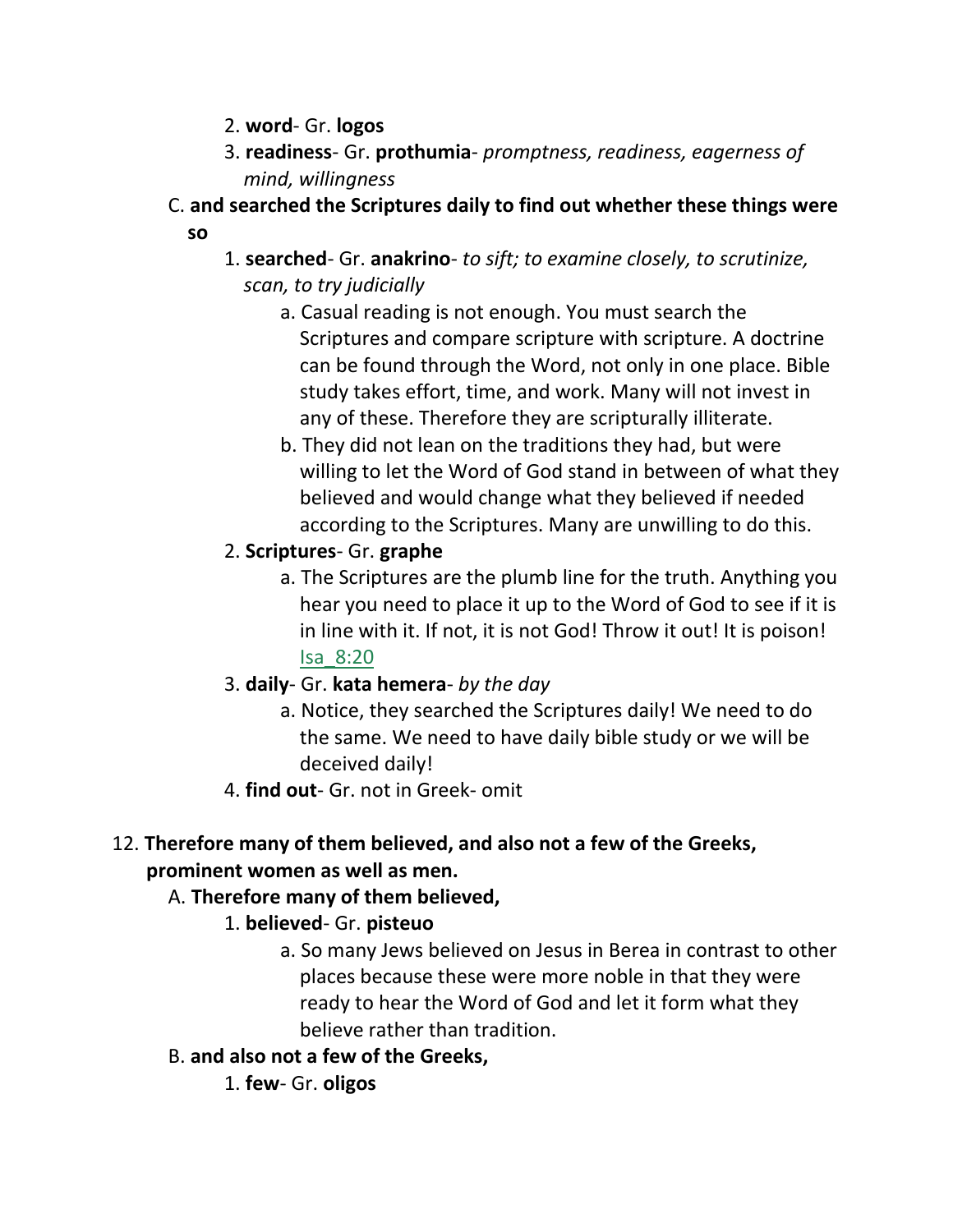a. Not a few means many.

# 2. **Greeks**- Gr. **Helen**

a. These were of the same category of the Greeks mentioned in Thessalonica.

## C. **prominent women as well as men**

- 1. **prominent** Gr. **euschemon** *honorable, reputable, of high standing and influence*
- 2. **women** Gr. **gune**
	- a. Once again we see the mention of women of influence. The gospel raised women up to equality to men in Christ. Not only that, but women are equally able to minister as men are. No other religion in the world elevates women is such a way.
	- b. We saw Lydia in the last chapter and women mentioned in Thessalonica and here also in Berea. The Bible has a clear message to women- "Loose her and let her go!" It is a sad thing that religion and tradition has bound women from a full expression of ministry in the church. To do this certain scriptures have been taken out of context.
- 3. **men** Gr. **aner**
- 13. **But when the Jews from Thessalonica learned that the word of God was preached by Paul at Berea, they came there also and stirred up the crowds.** A. **But when the Jews from Thessalonica learned that the word of God**

# **was preached by Paul at Berea,**

- 1. **Jews**
	- a. Who came and caused problems in Berea? THE JEWS. If Paul had just gone to the Gentiles, who God called him to, instead of the Jews, this would not have happened! Most of Paul's abuse he received in the ministry was from going to the Jews instead of the Gentiles. It is very important we follow God's specific call on our lives and not get out of our lane.
- 2. **learned** Gr. **ginosko** *knowlege*
- 3. **word** Gr. **logos**
- 4. **preached** Gr. **kataggello** *to proclaim or announce*
- B. **they came there also and stirred up the crowds**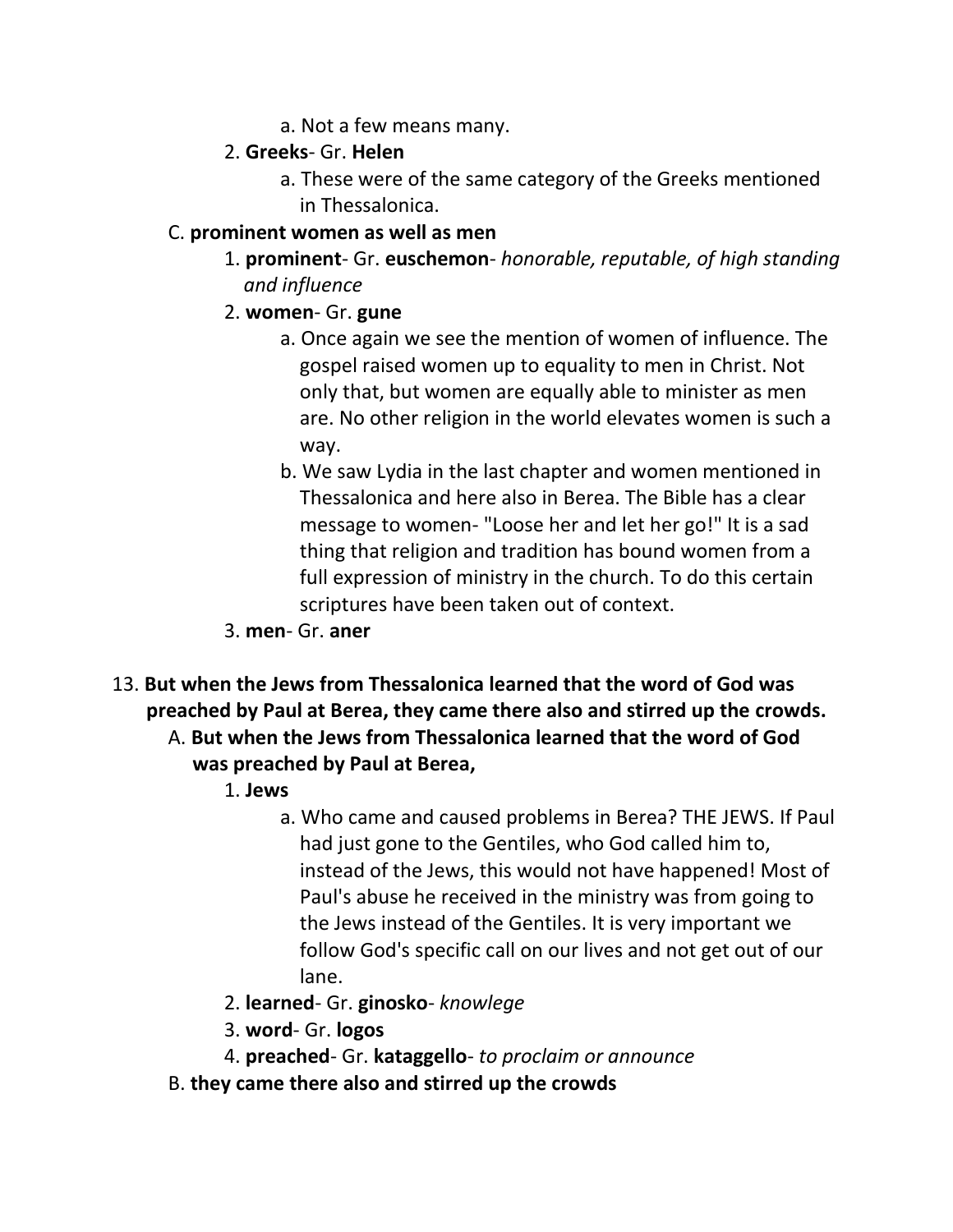- 1. **came** Gr. **erchomai**
- 2. **stirred up** Gr. **saleuo** *to put into a state of waving, rocking, vibratory motion, agitate*
	- a. This is the power of peer pressure and crowd mentality. When a crowd starts moving in a direction, it takes character and resolve to resist going with them if you disagree.
	- b. This is what is happening today. All the media, entertainment, and sports worlds are acting like a huge crowd moving towards a liberal agenda and many are cowering to the pressure and following along out of fear and ignorance. Will we have the character and resolve to stand against this?
- 3. **crowds** Gr. **ochlos**

## 14. **Then immediately the brethren sent Paul away, to go to the sea; but both Silas and Timothy remained there.**

### A. **Then immediately the brethren sent Paul away,**

- 1. **brethren** Gr. **adelphos**
	- a. This was either out of consideration of danger to Paul or of themselves by continued association with him.
- 2. **sent away** Gr. **exapostello**

## B. **to go to the sea,**

- 1. **go** Gr. **poreuomai**
- 2. **sea** Gr. **thulassa**
	- a. *The Aegean sea, or Archipelago, near to which Berea was: this seems to have been done, in order to make the people conclude that he intended to take shipping, and go into some other parts of the world, when the design was to go to Athens by foot, and so be safe from any lying in wait of his persecutors.* -Barnes Commentary
	- b. Paul's trust was in God, but that does not mean that he did not take natural measures which were in accordance with common sense and wisdom. Paul took a secret route out of town. We are to use common sense and wisdom in our life unless we get direction from God to do otherwise. Then God's wisdom trumps conventional wisdom.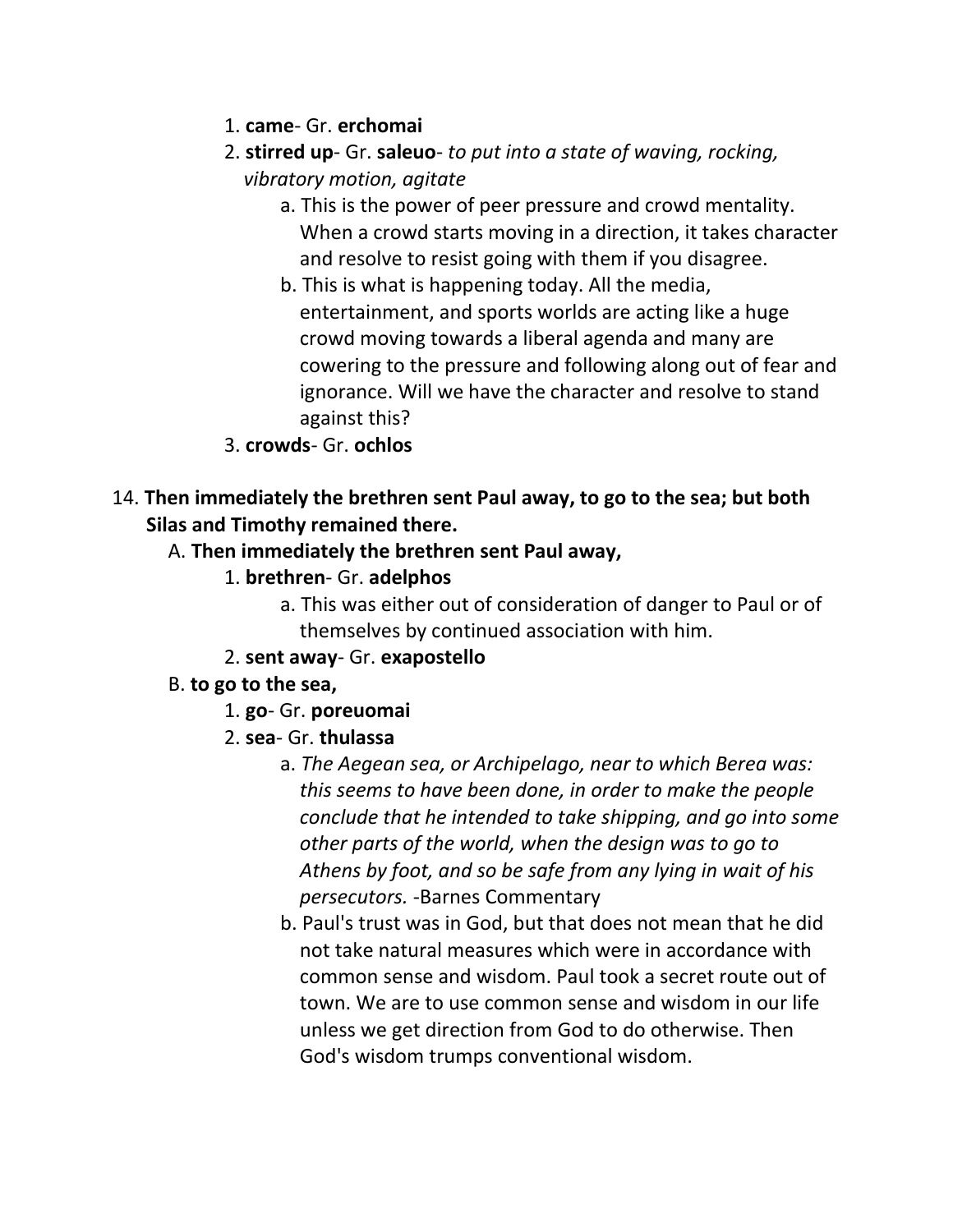c. It is common sense and wisdom to hide yourself when you see evil coming. Pro 22:3

### C. **but both Silas and Timothy remained there**

- 1. **remained** Gr. **hupomeno**
	- a. This was the practice of Paul if he was kicked out of the city where he had converts. He would leave someone or multiple people from his team to establish the believers and the church there. Paul did this when he left Philippi. He left Timothy and Luke behind to minister to them in his absence.
- 15. **So those who conducted Paul brought him to Athens; and receiving a command for Silas and Timothy to come to him with all speed, they departed.**

## A. **So those who conducted Paul brought him to Athens,**

- 1. **conducted** Gr. **kathistemi**
	- a. These were believers from Berea.
- 2. **brought** Gr. **ago** *to lead or bring*
- 3. **Athens** means *city of Athena or uncertainty*
	- a. *Athens was the most celebrated city of Greece, and was distinguished for the military talents, the learning, the eloquence, and the politeness of its inhabitants. It was founded by Cecrops and an Egyptian colony about 1556 years before the Christian era. It was called "Athens" in honor of Minerva [also known as goddess Athena], who was chiefly worshipped there, and to whom the city was dedicated. The city, at first, was built on a rock in the midst of a spacious plain; but in process of time the whole plain was covered with buildings, which were called the lower city. No city of Greece, or of the ancient world, was so much distinguished for philosophy, learning, and the arts.* -Barnes Commentary
- B. **and receiving a command for Silas and Timothy to come to him with all speed,**
	- 1. **receiving** Gr. **lambano**
		- a. Those who brought Paul down to Athens received this command to take back to Silas and Timothy.
	- 2. **command** Gr. **entole**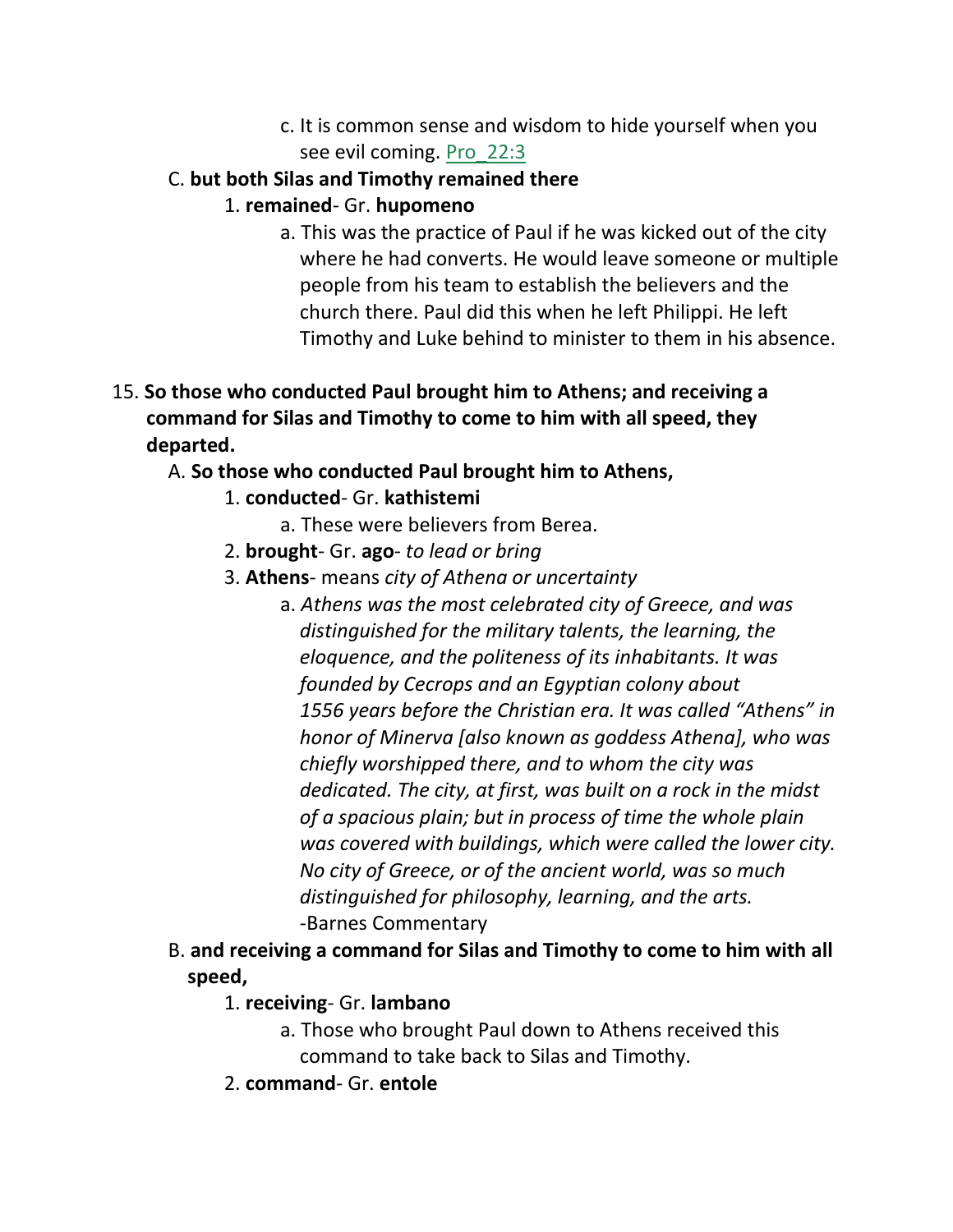- 3. **come** Gr. **erchomai**
- 4. **speed** Gr. **hos tachista** *in a quick or speedy manner*
	- a. Paul knew the importance of having a team. He did not want to be alone in Athens for long.
	- b. Apparently, Luke was still at Philippi ministering to the church there.

### C. **they departed**

- 1. **departed** Gr. **exeimi** *to leave or escape*
- 16. **Now while Paul waited for them at Athens, his spirit was provoked within him when he saw that the city was given over to idols.**
	- A. **Now while Paul waited for them at Athens,**
		- 1. **waited** Gr. **ekdechomai** *to expect, look for*
		- 2. **Athens**
	- B. **his spirit was provoked within him when he saw that the city was given over to idols**
		- 1. **spirit** Gr. **pneuma**
		- 2. **provoked** Gr. **paroxuno** *to incite, stir up, to irritate, provoke, to make angry*
			- a. The deception that is prevalent in the world should provoke us to righteous anger and action.
		- 3. **saw** Gr. **eido**
		- 4. **city** Gr. **polis**
		- 5. **given over to idols** Gr. **kateildolos** *full of idols*
			- a. *Petronius, a contemporary writer at Nero's court, says satirically that it was easier to find a god at Athens than a man.* -JFB Commentary
			- b. Before we scoff at the Athenians as primitive barbarians, let us observe the multitude of idols around us today that take away our devotion and replace our worship of God. Idols are not just wood, metal, and stone, but entertainment, success, and status.
- 17. **Therefore disputed he in the synagogue with the Jews, and with the devout persons, and in the market daily with them that met with him.**
	- A. **Therefore disputed he in the synagogue with the Jews,**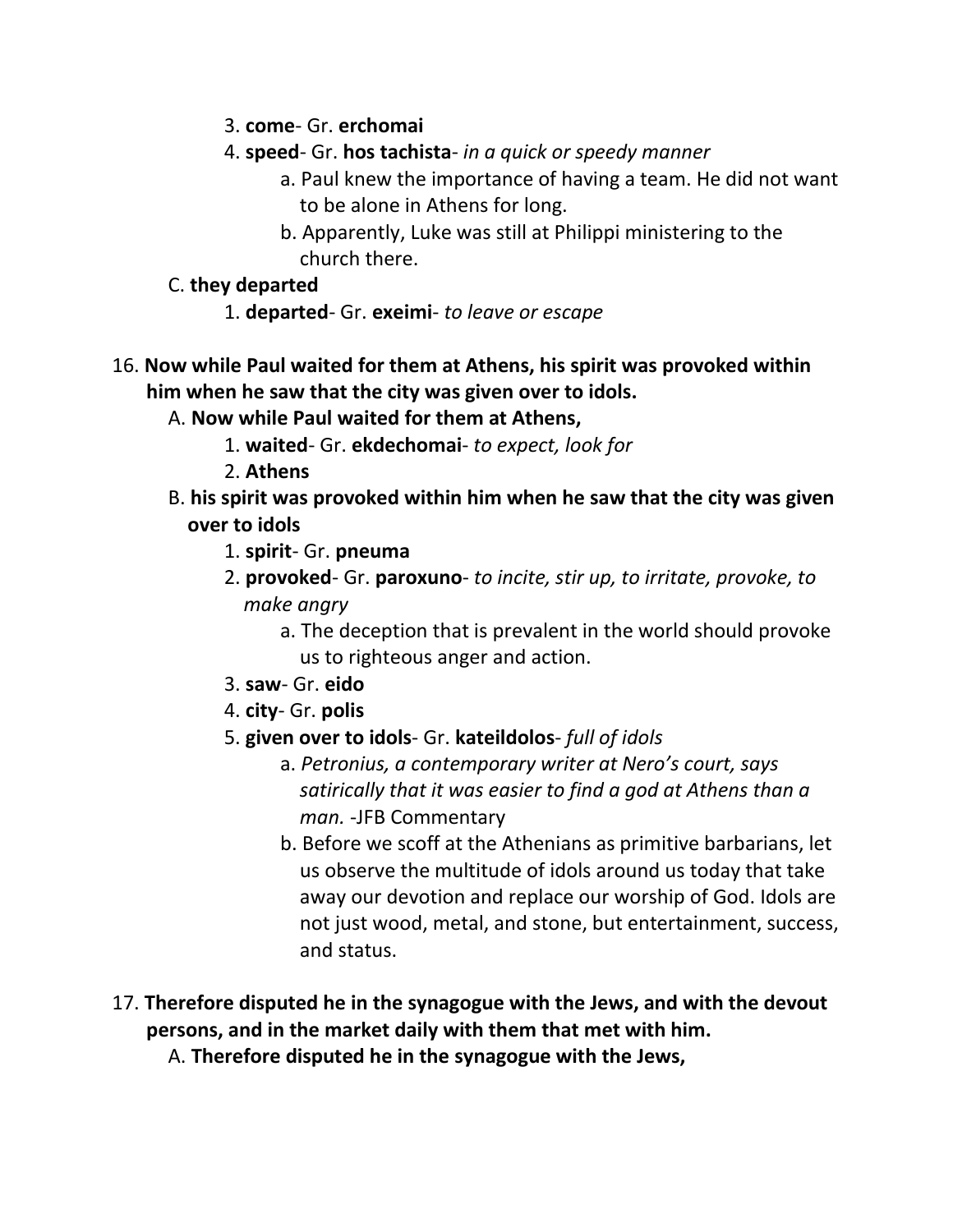- 1. **disputed** Gr. **dialegomai** *dialogue, to converse, discourse with one, argue, discuss*
- 2. **Jews**
	- a. And...there he goes again. Back to the Jews.
- 3. **synagogue** Gr. **sunagoge**

#### B. **and with the devout persons,**

- 1. **devout persons** Gr. **sebomai**
	- a. *Those worshipping God after the manner of the Jews. They were Jewish proselytes, who had renounced idolatry, but who had not been fully admitted to the privileges of the Jews.* -Barnes Commentary
	- b. These are the same as the Greeks mentioned elsewhere.

#### C. **and in the market daily with them that met with him**

#### 1. **market**- Gr. **agora**

- a. *In the forum. It was not only the place where provisions were sold, but was also a place of great public concourse. In this place the philosophers were not infrequently found engaged in public discussion.* -Barnes Commentary
- 2. **daily** Gr. **kata pas hemera** *according to or by every day*
	- a. He met with the Jews at the synagogue on Saturdays, but in the market place the other days.
- 3. **met** Gr. **paratugchano** *to happen, to chance upon, chance to meet*
- 18. **Then certain Epicurean and Stoic philosophers encountered him. And some said, "What does this babbler want to say?" Others said, "He seems to be a proclaimer of foreign gods," because he preached to them Jesus and the resurrection.**
	- A. **Then certain Epicurean and Stoic philosophers encountered him**
		- 1. **Epicurean** Gr. **epikoureios**
			- a. *This sect of philosophers was so named from Epicurus, who lived about 300 years before the Christian era. They denied that the world was created by God, and that the gods exercised any care or providence over human affairs, and also the immortality of the soul. Against these positions of the sect Paul directed his main argument in proving that the world was created and governed by God. One of the*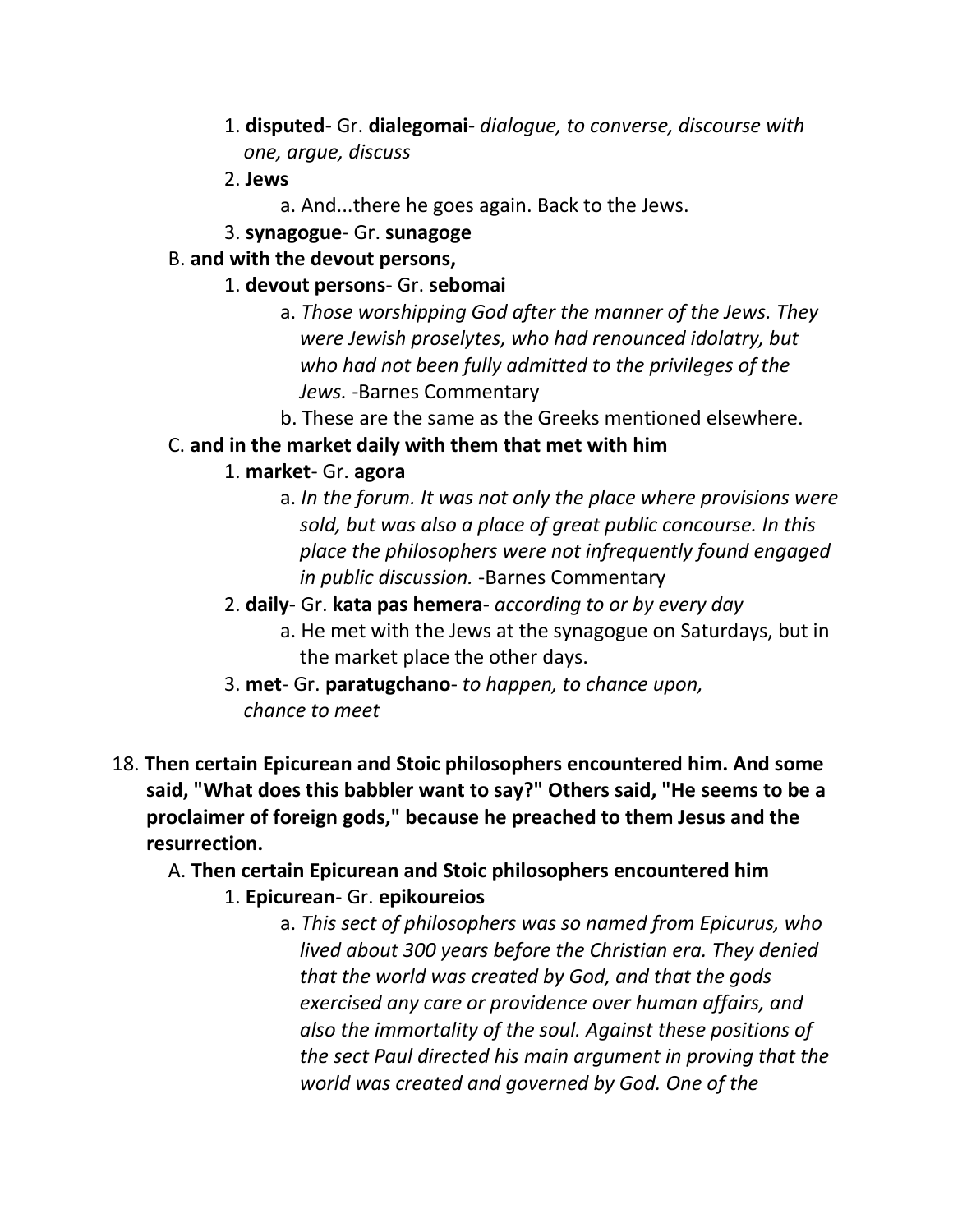*distinguishing doctrines of Epicurus was that pleasure was the summum bonum, or chief good, and that virtue was to be practiced only as it contributed to pleasure. His followers had embraced the doctrine that the pleasures of sense were to be practiced without restraint. Both in principle and practice, therefore, they devoted themselves to a life of gaiety and sensuality, and sought happiness only in indolence, effeminacy, and voluptuousness. Confident in the belief that the world was not under the administration of a God of justice, they gave themselves up to the indulgence of every passion the infidels of their time, and the exact example of the frivolous and fashionable multitudes of all times, that live without God, and that seek pleasure as their chief good.* -Barnes Commentary

- b. Their belief was all we have is today, so live it up the full!
- c. These were atheistic materialists.

#### 2. **Stoic**- Gr. **stoikos**

a. *This was a sect of philosophers, so named from the Greek, stoia, a porch or portico, because Zeno, the founder of the sect, held his school and taught in a porch, in the city of Athens. Zeno was born in the island of Cyprus, but the greater part of his life was spent at Athens in teaching philosophy. After having taught publicly 48 years, he died at the age of 96, that is, 264 years before Christ. The doctrines of the sect were, that the universe was created by God; that all things were fixed by Fate; that even God was under the dominion of fatal necessity; that the Fates were to be submitted to; that the passions and affections were to be suppressed and restrained; that happiness consisted in the insensibility of the soul to pain; and that a man should gain an absolute mastery over all the passions and affections of his nature. They were stern in their views of virtue, and, like the Pharisees, prided themselves on their own righteousness. They supposed that matter was eternal, and that God was either the animating principle or soul of the world, or that all things were a part of God. They fluctuated much in their views of a future state; some of them holding that the soul*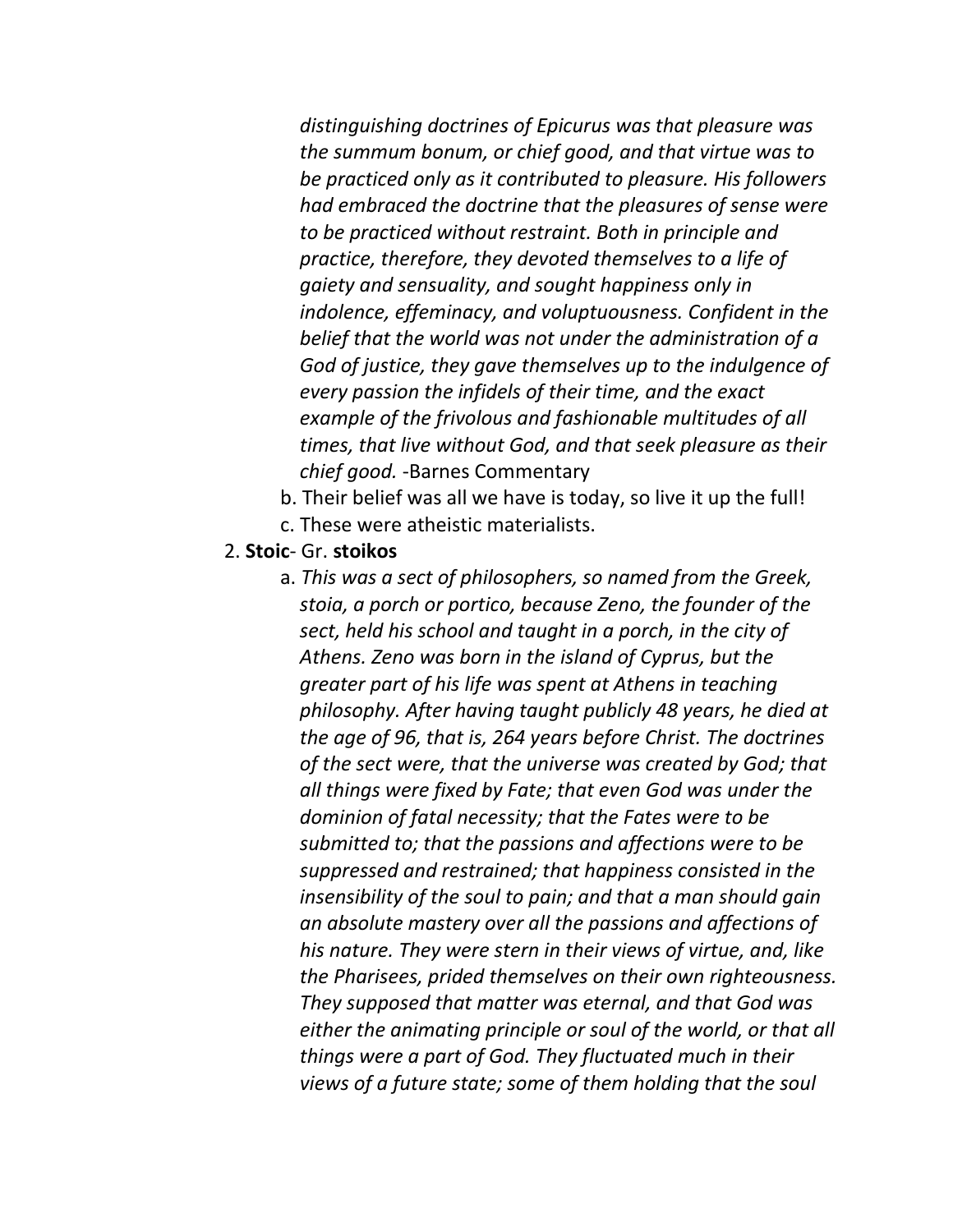*would exist only until the destruction of the universe, and others that it would finally be absorbed into the divine essence and become a part of God. It will be readily seen, therefore, with what pertinency Paul discoursed to them. The leading doctrines of both sects were met by him.* -Barnes Commentary

- b. The Epicureans believed in the full unrestraint of their flesh and desires, while the Stoics took the opposite approach of austere religion, which would be in line with the modern new age movement. There is nothing "new" about the new age! The stoics were pantheists- "all is God". They believed in the ultimate fate of everything so it was noble to bow to the fate of whatever happens with equanimity and composure. We have this today in those who hold to the ultra-Sovereignty of God teaching.
- c. The gospel is in direct opposition to both of these beliefs. The gospel is the narrow way and these two forms of religion are ditches on either side of the true path of the gospel.
- d. We have these two philosophies today. We have today, those that live in moral unrestraint and in religion. The gospel promotes neither. It produces godliness but is a by-product of the grace and nature of Christ within a believer, not of self-will and works.

### 3. **philosophers**- Gr. **philosophos**

a. The Greeks loved philosophy.

4. **encountered**- Gr. **sumballo**- *to throw together; absol. to meet and join, to meet in war, to encounter, engage with*

### B. **And some said,**

- 1. **said** Gr. **lego**
- C. **What does this babbler want to say,**
	- 1. **babbler** Gr. **spermologos** *seed picker*
		- a. *It properly signifies a gatherer of seeds; and the allusion is either to a set of idle people, that used to go to markets and fairs, and pick up seeds of corn, that were shook out of sacks, upon which they lived; and so the word came to be used for an idle good for nothing fellow, and for one that picked up*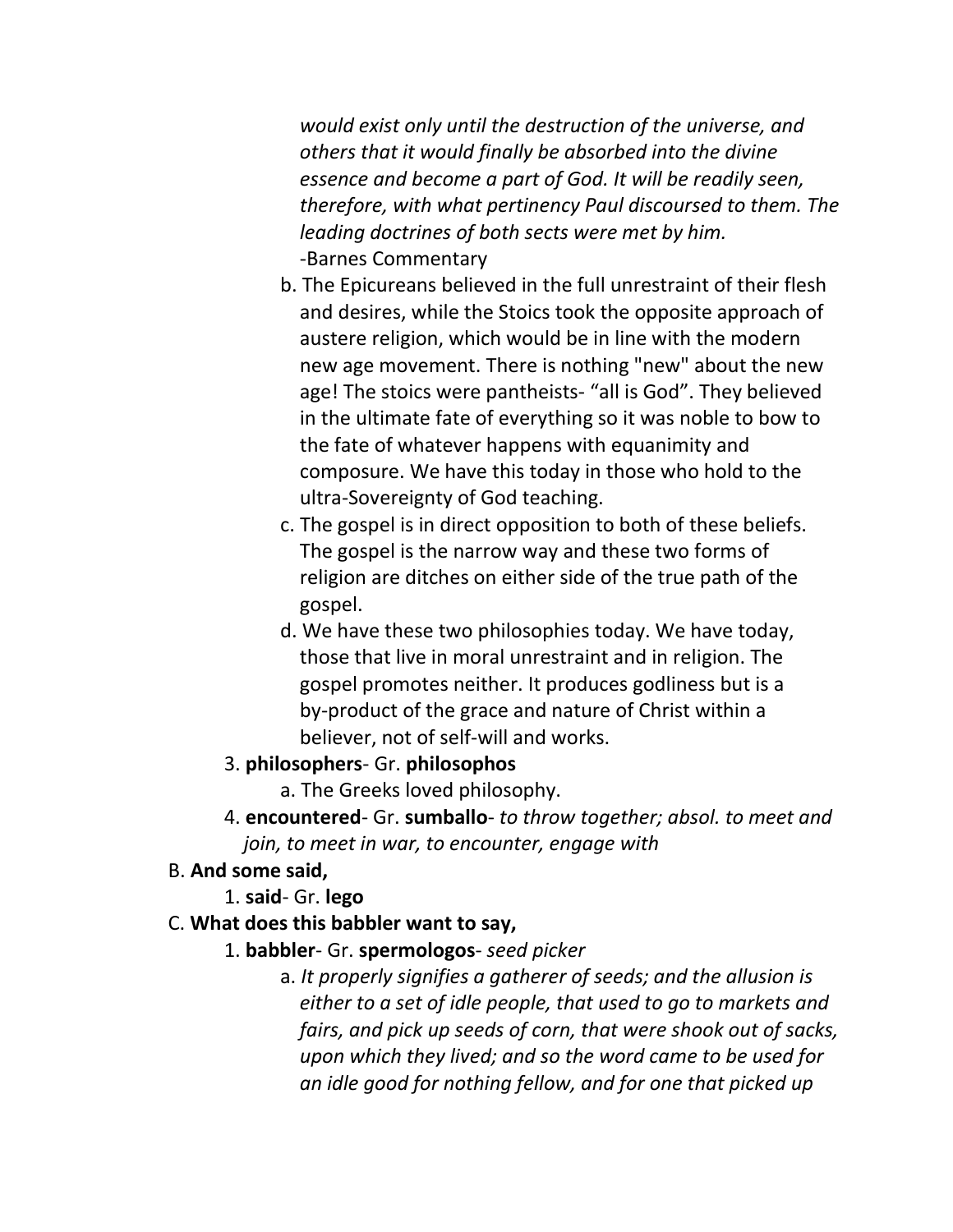*tales and fables, and carried them about for a livelihood.* -Gill Commentary

- 2. **say** Gr. **lego**
- D. **Others said,**
	- 1. **said** not in Greek- omit
- E. **He seems to be a proclaimer of foreign gods,**
	- 1. **seems** Gr. **dokeo**
	- 2. **proclaimer** Gr. **kataggeleus**
	- 3. **foreign** Gr. **xenos**
	- 4. **gods** Gr. **daimonion** *a being inferior to God, superior to men, demon*
		- a. *There was a difference, in the heathen theology, between theos god, and daimon, demon: the theoi, were such as were gods by nature: the daimonia, were men who were deified. This distinction seems to be in the mind of these philosophers when they said that the apostles seemed to be setters forth of strange demons, because they preached unto them Jesus, whom they showed to be a man, suffering and dying, but afterwards raised to the throne of God. This would appear to them tantamount with the deification of heroes, etc., who had been thus honored for their especial services to mankind.* -Clarke Commentary

## F. **because he preached to them Jesus and the resurrection**

- 1. **preached** Gr. **euaggelizo** *to proclaim the good news*
- 2. **resurrection** Gr. **anastasis**
	- a. The resurrection is the crux of the gospel. If Jesus did not rise from the dead He was neither divine nor was His sacrifice for sin successful and accepted by God. The fact that Jesus was raised from the dead is proof our sins were paid for and forgiven. Rom. 4:25 NKJV
	- b. Paul says in 1 Corinthians 15 that if Jesus was not raised from the dead we are all still in our sins and all will perish. Praise God, Jesus was raised from the dead, and our sins are forgiven, and we who have accepted Christ are saved eternally!
	- c. Both the Epicureans and Stoics rejected the idea of physical resurrection.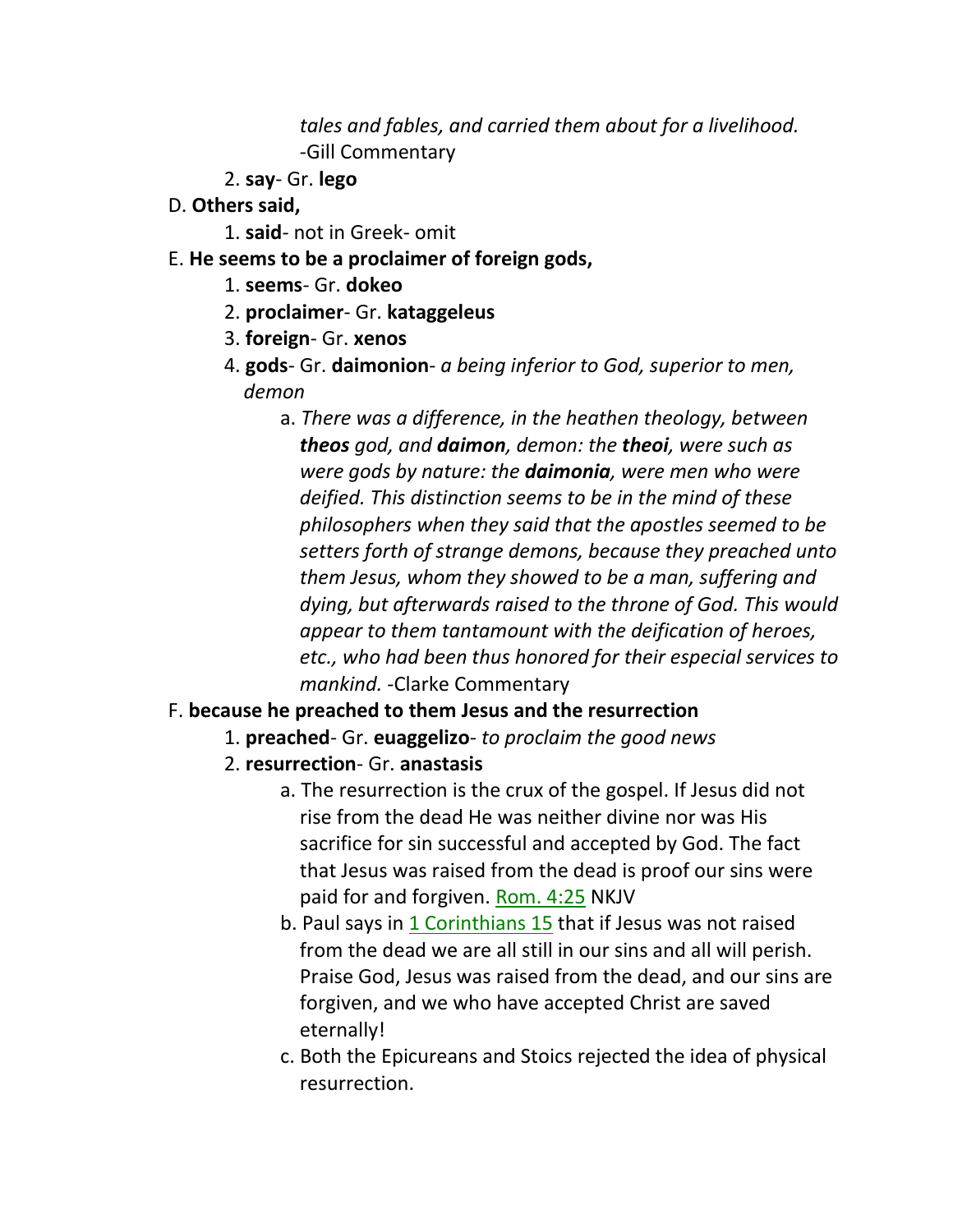- d. The prevailing Greek thought was that natural matter was evil and spirit was good. So a physical resurrection was repugnant and unplausible to the Greek mind.
- e. If you do not believe Jesus Christ was physically resurrected from the dead you are not saved. Over and out! You must believe and confess Jesus is Lord and that He was raised from the dead to be saved. Rom. 10:9-10
- 19. **And they took him and brought him to the Areopagus, saying, "May we know what this new doctrine** *is* **of which you speak?**
	- A. **And they took him and brought him to the Areopagus,**
		- 1. **took** Gr. **epilambanomai** *to take up*
			- a. Paul was taken up to Mars Hill.
		- 2. **brought** Gr. **ago**
		- 3. **Areopagus** means *the hill of Mars*
			- a. *The Hill of Mars: the seat of the ancient and venerable Athenian court which decided the most solemn questions connected with religion. Socrates was arraigned and condemned here on the charge of innovating on the state religion. It received its name from the legend of the trial of Mars for the murder of the son of Neptune. The judges sat in the open air upon seats hewn out in the rock, on a platform ascended by a flight of stone steps immediately from the market-place. A temple of Mars was on the brow of the edifice, and the sanctuary of the Furies was in a broken cleft of the rock immediately below the judges' seats. The Acropolis rose above it, with the Parthenon and the colossal statue of Athene. "It was a scene with which the dread recollections of centuries were associated. Those who withdrew to the Areopagus from the Agora, came, as it were, into the presence of a higher power. No place in Athens was so suitable for a discourse upon the mysteries of religion"* (Conybeare and Hewson).
			- b. *The place in which the judges sat was uncovered; and they held their sittings by night, to the end that nothing might distract their minds from the great business on which they were to decide; and that the sight of the accused might not affect them either with pity or aversion. In reference to this,*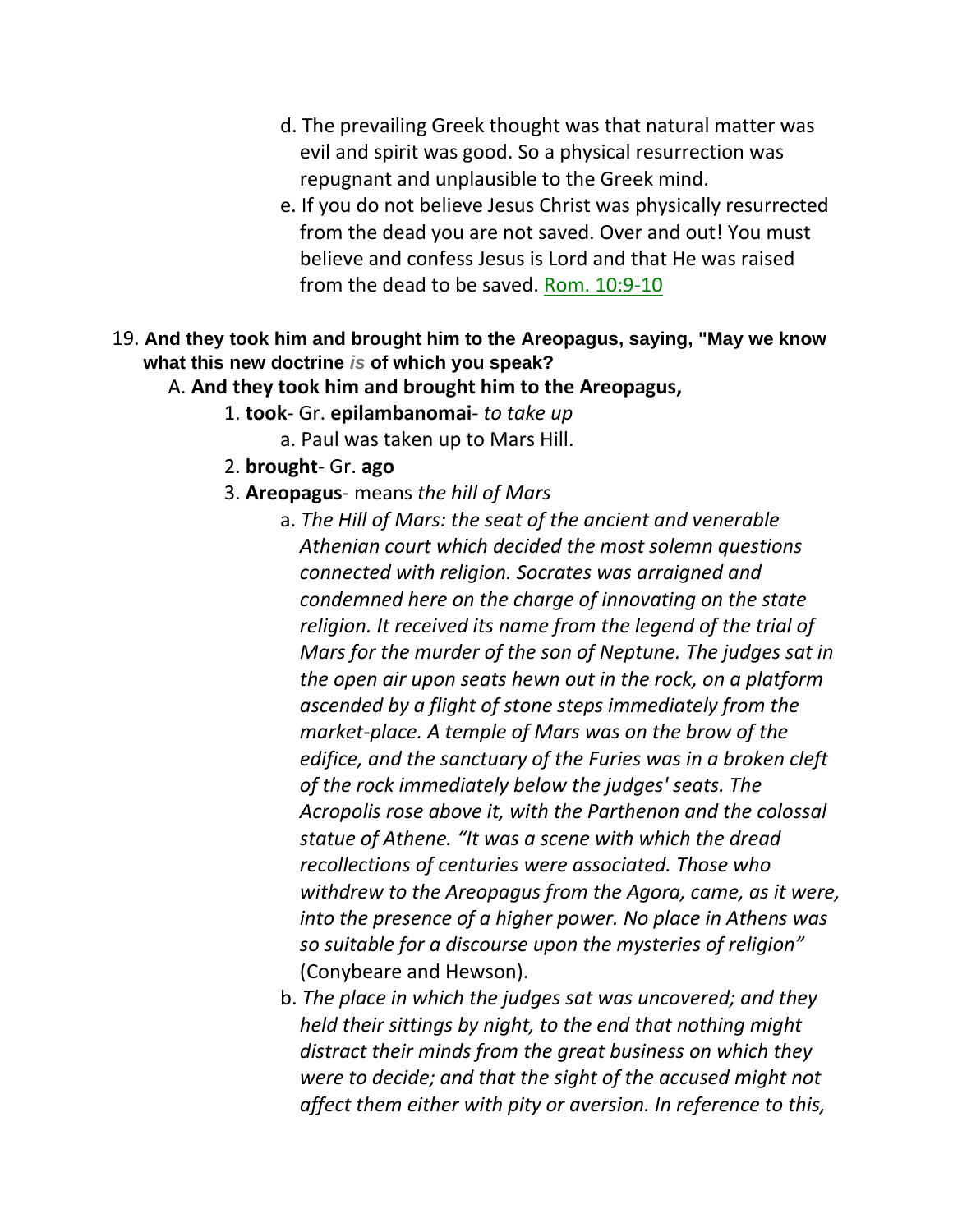*all pleaders were strictly forbidden to use any means whatever to excite either pity or aversion, or to affect the passions; every thing being confined to simple relation, or statement of facts. When the two parties were produced before the court, they were placed between the bleeding members of victims slain on the occasion, and were obliged to take an oath, accompanied by horrible imprecations on themselves and families, that they would testify nothing but truth. These parties called to witness the eumenides, or furies, the punishers of the perjured in the infernal world; and, to make the greater impression on the mind of the party swearing, the temple dedicated to these infernal deities was contiguous to the court, so that they appeared as if witnessing the oaths and recording the appeal made to themselves. When the case was fully heard, the judges gave their decision by throwing down their flint pebbles, on two boards or tables, one of which was for the condemnation, the other for the acquittal, of the person in question.* -Clarke Commentary

- c. Mars Hill was the place of the court, but also a forum for discussing religion.
- B. **saying** Gr. **lego**

#### C. **May we know what this new doctrine is of which you speak?**

- 1. **know** Gr. **ginosko** *to become acquainted with*
- 2. **new** Gr. **kainos** *new in quality*
	- a. The gospel was totally different than any other doctrine or teaching up until this time. It truly was new in quality.
- 3. **doctrine** Gr. **didache** *teaching, instruction*
- 4. **speak** Gr. **laleo**
- 20. **For you are bringing some strange things to our ears. Therefore we want to know what these things mean."**
	- A. **For you are bringing some strange things to our ears**
		- 1. **bringing** Gr. **eisphero**
		- 2. **strange** Gr. **xenizo** *foreign*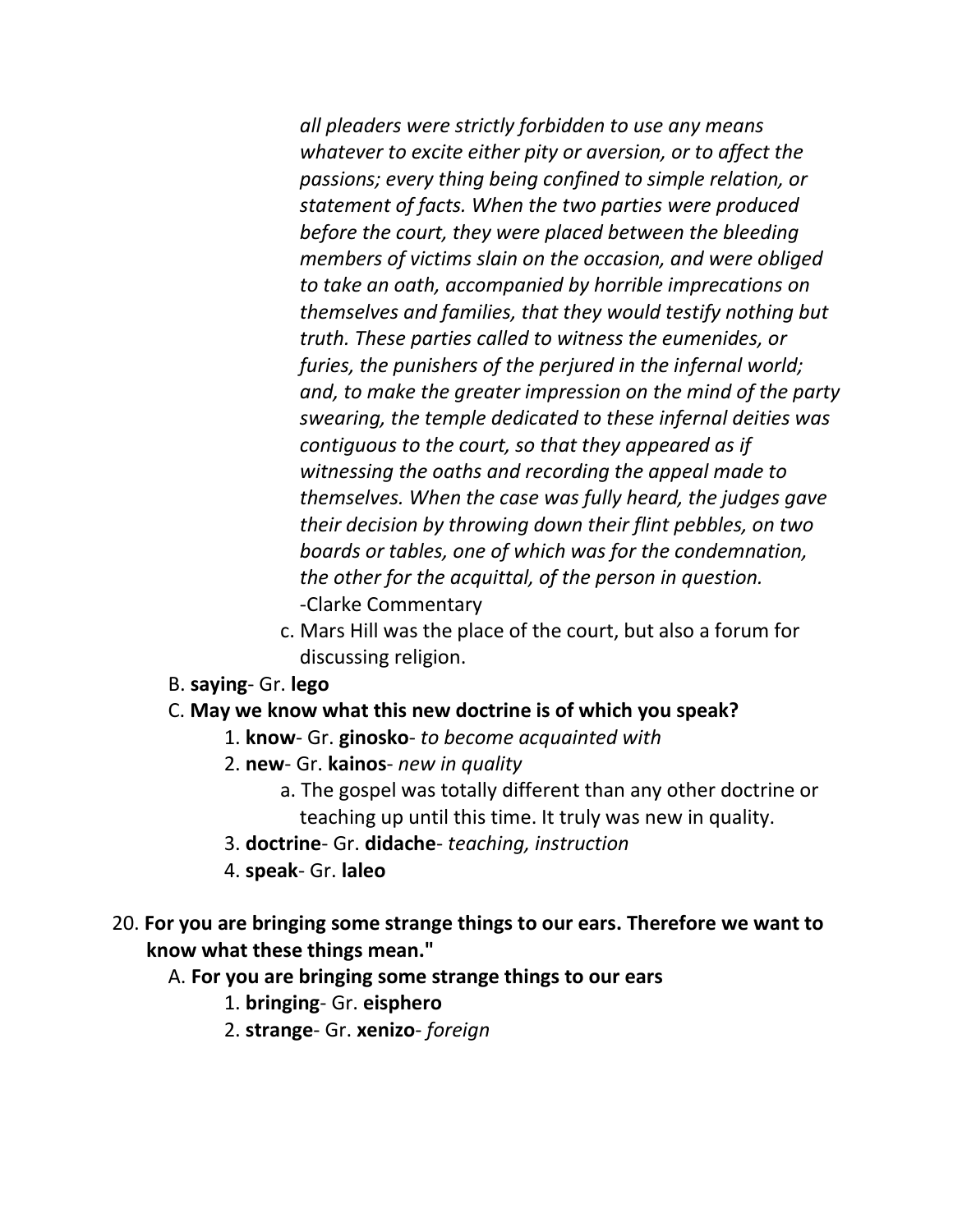- a. The grace and faith message is foreign to this world and it's religions and philosophies. It seems foolish to them. 1Co\_2:14
- 3. **ears** Gr. **akoe** *hearing*
- B. **Therefore we want to know what these things mean**
	- 1. **want** Gr. **boulomai** *to resolve*
	- 2. **know** Gr. **ginosko** *to be acquainted with*
	- 3. **mean** Gr. **thelo** *intent*
		- a. They were saying here that they wanted to get acquainted with this new teaching and what its intent would be for their lives. The Word of God is intended to change your life, not just impart new knowledge.
		- b. They wanted to hear something new, but they did not want it to impact their lives. Multitudes sitting in church have this attitude and frame of mind. They come to be entertained and gain new knowledge, but have no intent on it impacting the way they live.

# 21. **For all the Athenians and the foreigners who were there spent their time in nothing else but either to tell or to hear some new thing.**

- A. **Athenians**
- B. **foreigners** Gr. **xenos**
- C. **spent time** Gr. **eukaireo** *to have leisure for or to spend one's time in anything, to have a good time*
	- 1. This means that many of the Athenians were idle and indolent. Foreigners and visitors to the city would by nature of the fact have more free time for this.
- D. **tell** Gr. **lego**
- E. **hear** Gr. **akouo**
	- a. Hearing God's word, in faith, will put you on the right path. Hearing that is not based upon the Word of God will de-rail you and take you off the right path.
- F. **new** Gr. **kainoteron** *something newer*
	- 1. They always wanted to hear the latest thing. They got tired of what was familiar or old. Many in the church are this way. They have itching ears and always want something new. 2 Tim. 4:3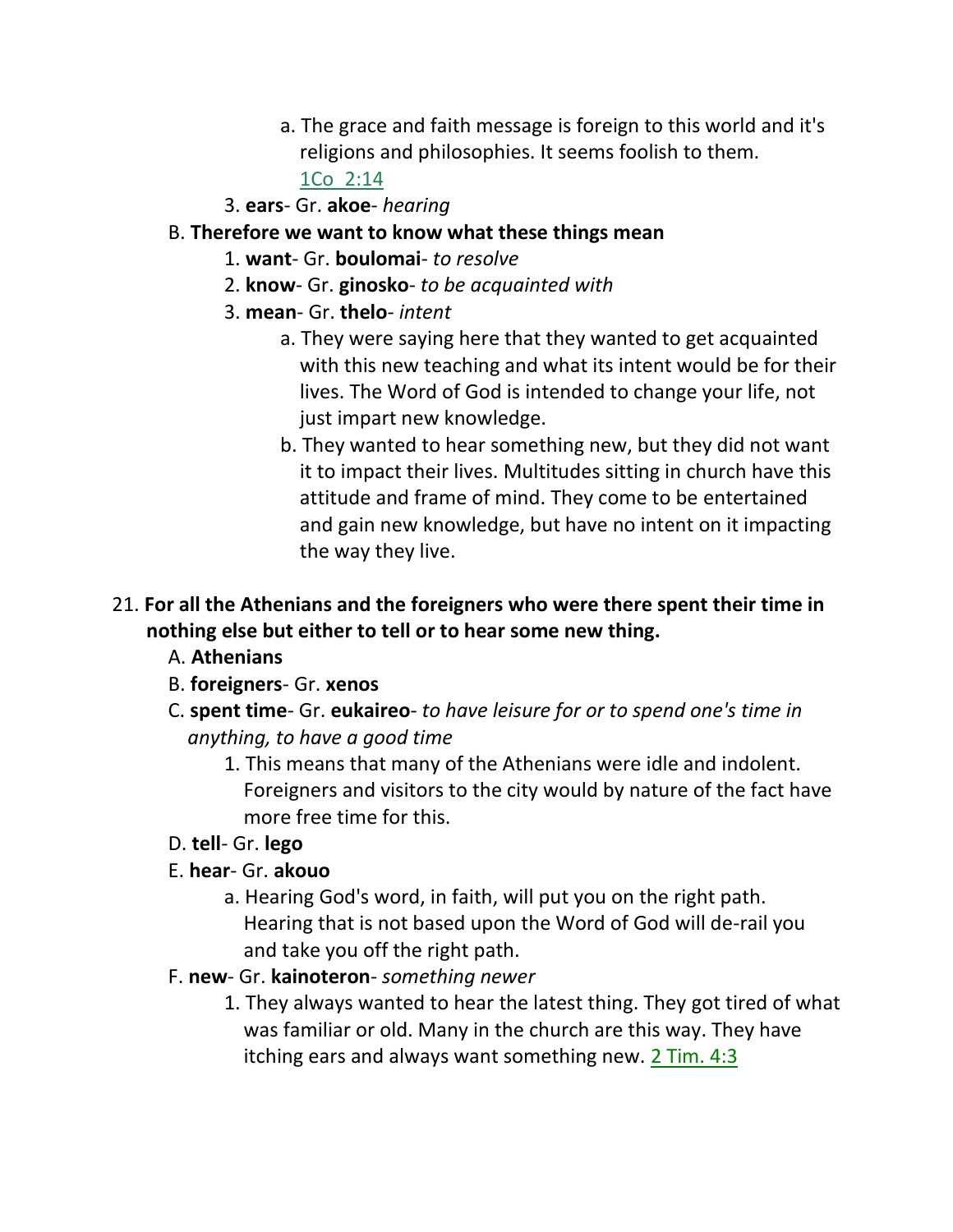Many teachers cater to this and are seeking to teach things that no one has heard of before.

- 2. I once was at a meeting where a "minister" said that if anyone bought anything from his product table and that if they heard anything in his teaching that they had heard before, he would give their money back. He said he had all new and fresh revelation that no one else had. (I am sure he would have not given the money back)! That is when I walked out of that meeting. How he was ministering up until that point and what he had been saying were not setting well with my spirit at all, but when he said that about his special revelations, I knew he was off for sure. I did not wait around to hear more of what this man was saying. That man was a charlatan.
- 3. In the last days there will be a whole heap of teachers doing this. Those in the last days will "heap up" teachers that will scratch their itching ears with new and novel things you cannot find in the Word of God. These teachers try to teach new things because they do not want to be "heaped up" with teachers that teach the accepted doctrine of the Word of God. They want to stand out as unique. In doing this they become a part of the "heap of heretics" which is ever growing in number in this day and time. Trying to find new things to teach or hear is dangerous! Watch out for things that you have never heard of before. This does not mean it is wrong, but you really need to check it out closely and make sure it is in context and can be found multiple places in the Word of God.

## 22. **Then Paul stood in the midst of the Areopagus and said, "Men of Athens, I perceive that in all things you are very religious;**

### A. **Then Paul stood in the midst of the Areopagus,**

- 1. **stood** Gr. **histemi**
- 2. **midst** Gr. **mesos** *middle*
	- a. This was a great opportunity for a preacher such as Paul! He had a forum and an eager audience that wanted to hear what he had to say. This was a far cry from the attitude of the religious Jews he always tried to minister to.
- 3. **Areopagus** *Mars Hill*

#### B. **and said,**

1. **said**- Gr. **epo**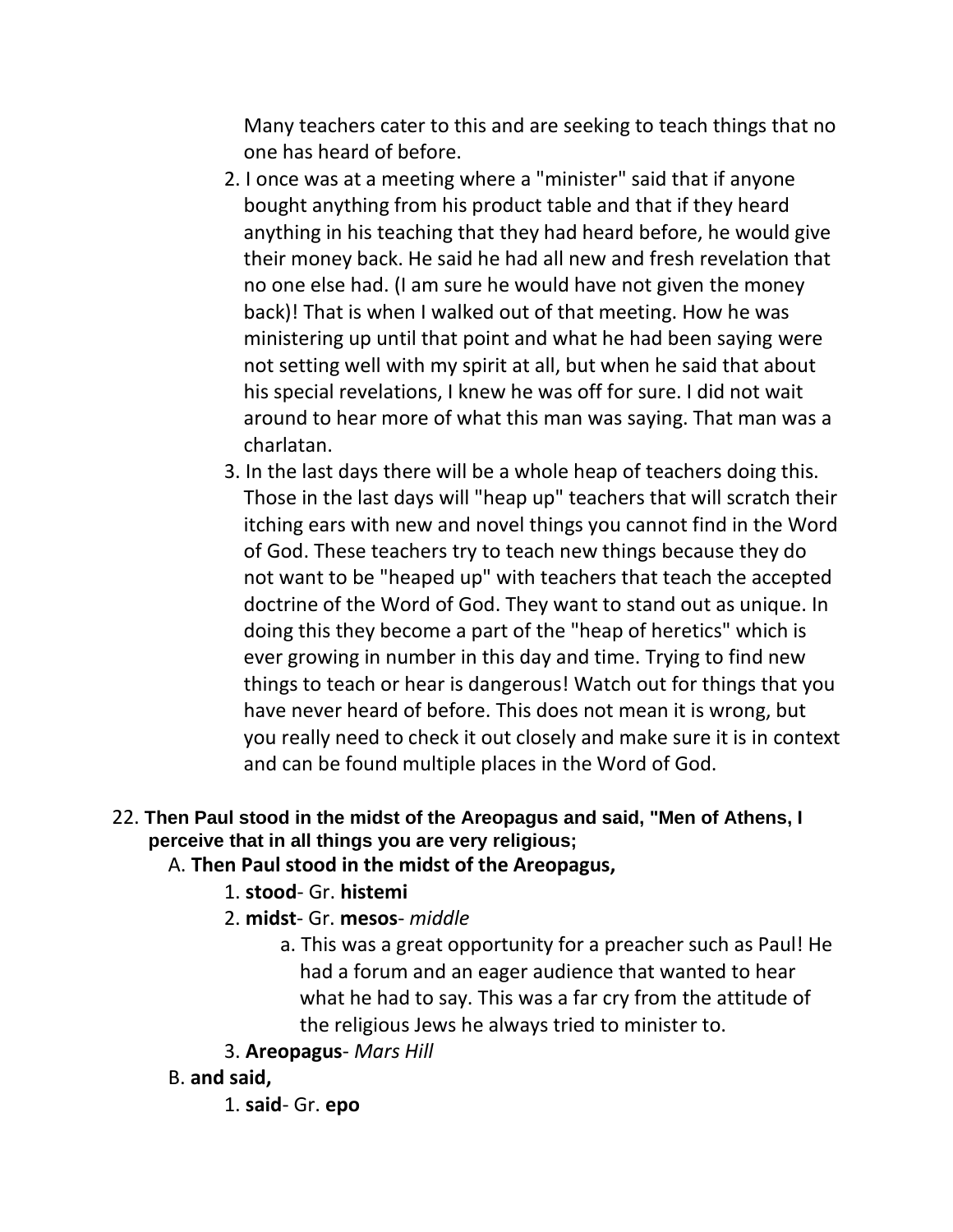### C. **Men of Athens,**

- 1. **men** Gr. **aner**
- D. **I perceive that in all things you are very religious**
	- 1. **perceive** Gr. **eido** *see, perceive*
	- 2. **religious** Gr. **deisidaimonestros** *to have fear of the gods more than others, more religious than others*
		- a. The KJV says, "too superstitious". The Greek does not say that. Paul was not disparaging their zeal for worship, but simply acknowledging their fear of the gods that they expressed in their many idols. He was not putting them down. They would have taken this as a compliment to be called more religious than others. If you want someone to listen to you, the worst way is for you to put them down before you get to what you want to say.
- 23. **for as I was passing through and considering the objects of your worship, I even found an altar with this inscription: TO THE UNKNOWN GOD. Therefore, the One whom you worship without knowing, Him I proclaim to you:**
	- A. **for as I was passing through and considering the objects of your worship,**
		- 1. **passing through** Gr. **dierchomai**
		- 2. **considering** Gr. **anatheoreo** *to view, behold attentively, contemplate*
		- 3. **objects of worship** Gr. **sebasma** *an object of religious veneration and worship*
	- B. **I even found an altar with this inscription,**
		- 1. **found** Gr. **heurisko**
		- 2. **altar** Gr. **bomos** *place of sacrifice*
			- a. Animals were sacrificed to the gods.
		- 3. **inscription** Gr. **en hos epigrapho** *in which was inscribed or written upon*
	- C. **To the unknown God,**
		- 1. **unknown** Gr. **agnostos**
			- a. This was to cover themselves lest they offend a god that they had not recognized or venerated. Religion is based upon fear.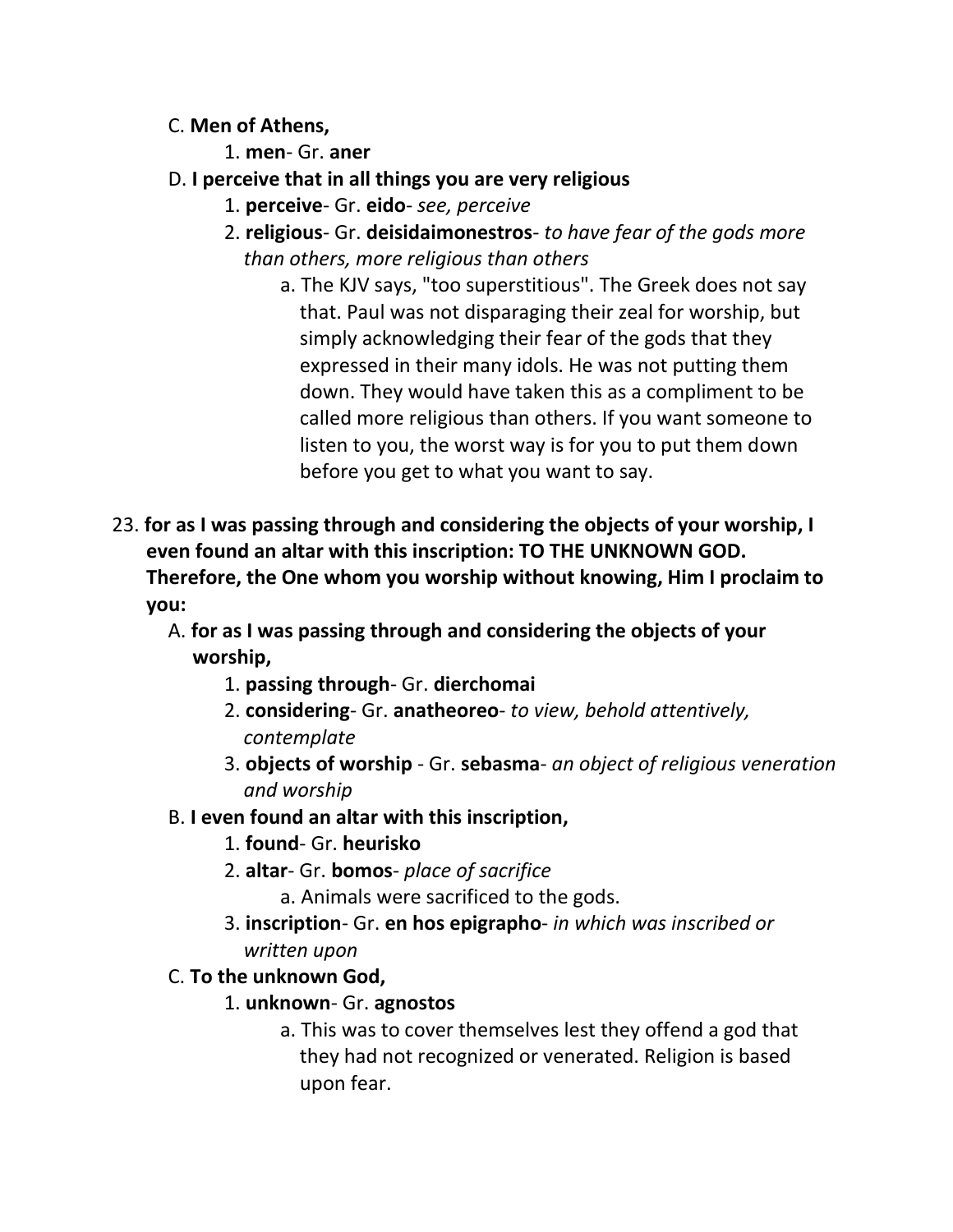- b. Our God has made Himself known in creation and in the gospel. This knowledge is to be spread to all the earth.
- D. **Therefore the One whom you worship without knowing,**
	- 1. **worship** Gr. **eusebeo** *venerate, revere, worship*
	- 2. **without knowing** Gr. **agnoeo**
- E. **Him I proclaim to you**
	- 1. **proclaim** Gr. **kataggello** *to announce, preach*
- 24. **God, who made the world and everything in it, since He is Lord of heaven and earth, does not dwell in temples made with hands.**
	- A. **God** Gr. **theos**
	- B. **who made the world and everything in it,**
		- 1. **made** Gr. **poieo**
			- a. Paul here clearly separates the natural world from God. God created it. This challenged their beliefs.
		- 2. **world** Gr. **kosmos**
		- 3. **everything** Gr. **pas**
			- a. John 1:3
	- C. **since He is Lord of heaven and earth,**
		- 1. **Lord** Gr. **kurios**
			- a. He is both Lord by creation and by redemption.
		- 2. **heaven** Gr. **ouranos**
		- 3. **earth** Gr. **ge**
			- a. The deities of the Greeks were localized either to the heavens or the earth. Jesus is Lord of both heaven and earth!
			- b. Heaven is God's throne and the earth is His footstool. Is. 66:1-2

# D. **does not dwell in temples made with hands**

# 1. **dwell**- Gr. **katoikeo**

- 2. **temples** Gr. **naos**
	- a. Although a temple was erected in the Old Testament, it could not contain the fulness of God.
	- b. In the New Testament we are the temple of God and we can contain His fulness! Eph. 1:23
- 3. **hands** Gr. **cheir**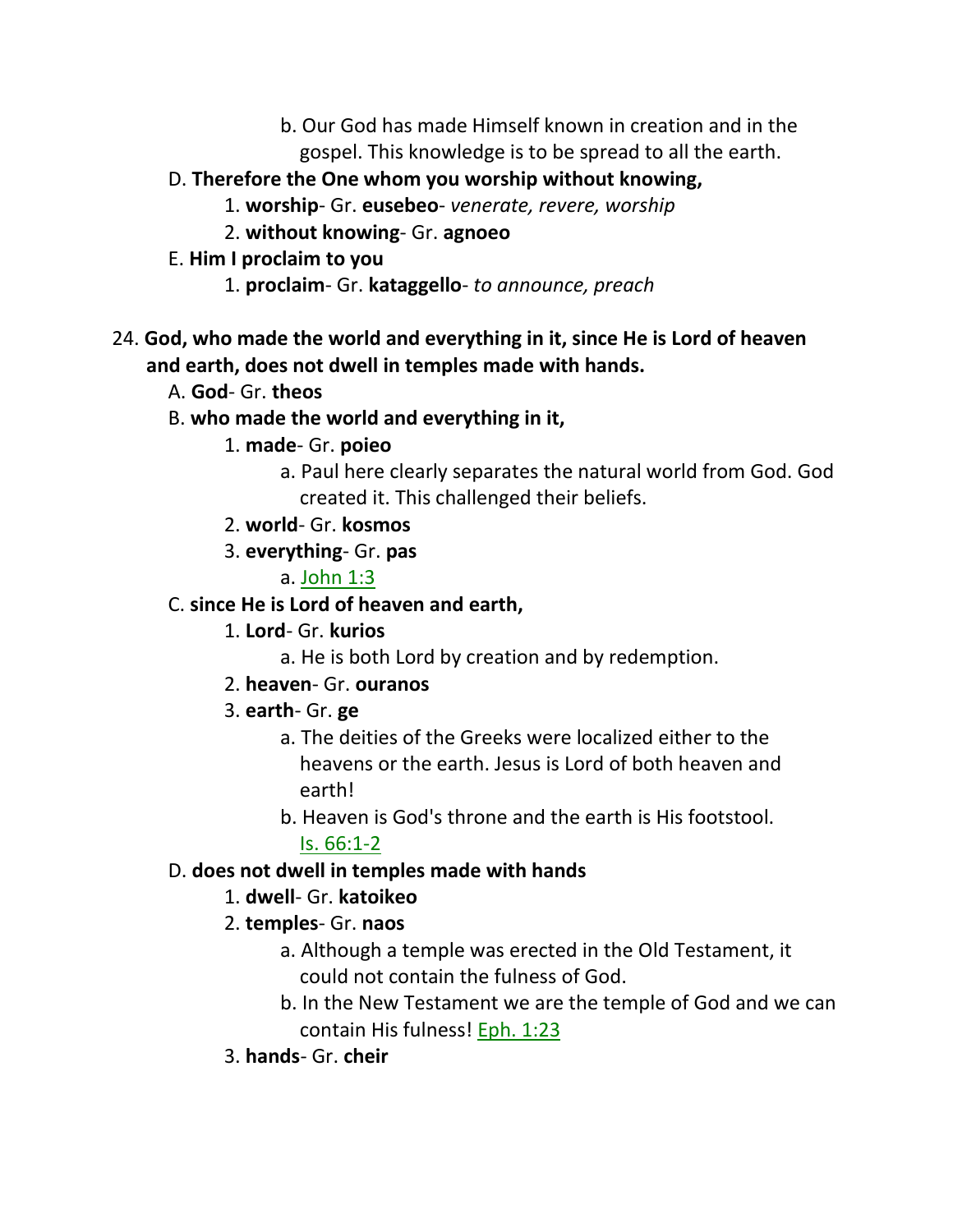- 25. **Nor is He worshiped with men's hands, as though He needed anything, since He gives to all life, breath, and all things.**
	- A. **Nor is He worshiped with men's hands,**
		- 1. **worshiped** Gr. **therapeuo** *wait upon, serve*
			- a. We get our English word "therapy" from this Greek word. I am glad to know that God does not need our therapy!
		- 2. **men's** Gr. **anthropos**
		- 3. **hands** Gr. **cheir**
	- B. **as though He needed anything,**
		- 1. **needed** Gr. **prosdeomai** *to want besides, need in addition*
			- a. God has no needs beside what is in Himself. Psa\_50:8-13
	- C. **since He gives to all life,**
		- 1. **gives** Gr. **didomi**
		- 2. **life** Gr. **zoe**
			- a. Paul is blowing away here all the notions of pantheism [god and nature are one] and polytheism [many gods]. There is only one God who created all things and is separate from that creation.
			- b. This is totally contrary to what these men have heard and been taught their entire lives.
	- D. **breath** Gr. **pnoe**

## E. **and all things**

- 1. God not only gives the necessary breath to all things, but everything else needful for life. There is no "self made" man or "self made" woman that has ever existed!
- 26. **And He has made from one blood every nation of men to dwell on all the face of the earth, and has determined their preappointed times and the boundaries of their dwellings,**
	- A. **And He has made from one blood every nation of men to dwell on all the face of the earth,**
		- 1. **made** Gr. **poieo**
			- a. Here we see that we were all **made**. We did not **evolve** from primordial soup. We did not come from the goo, evolve to the zoo, and then become me and you!
		- 2. **one blood** Gr. **heis aima**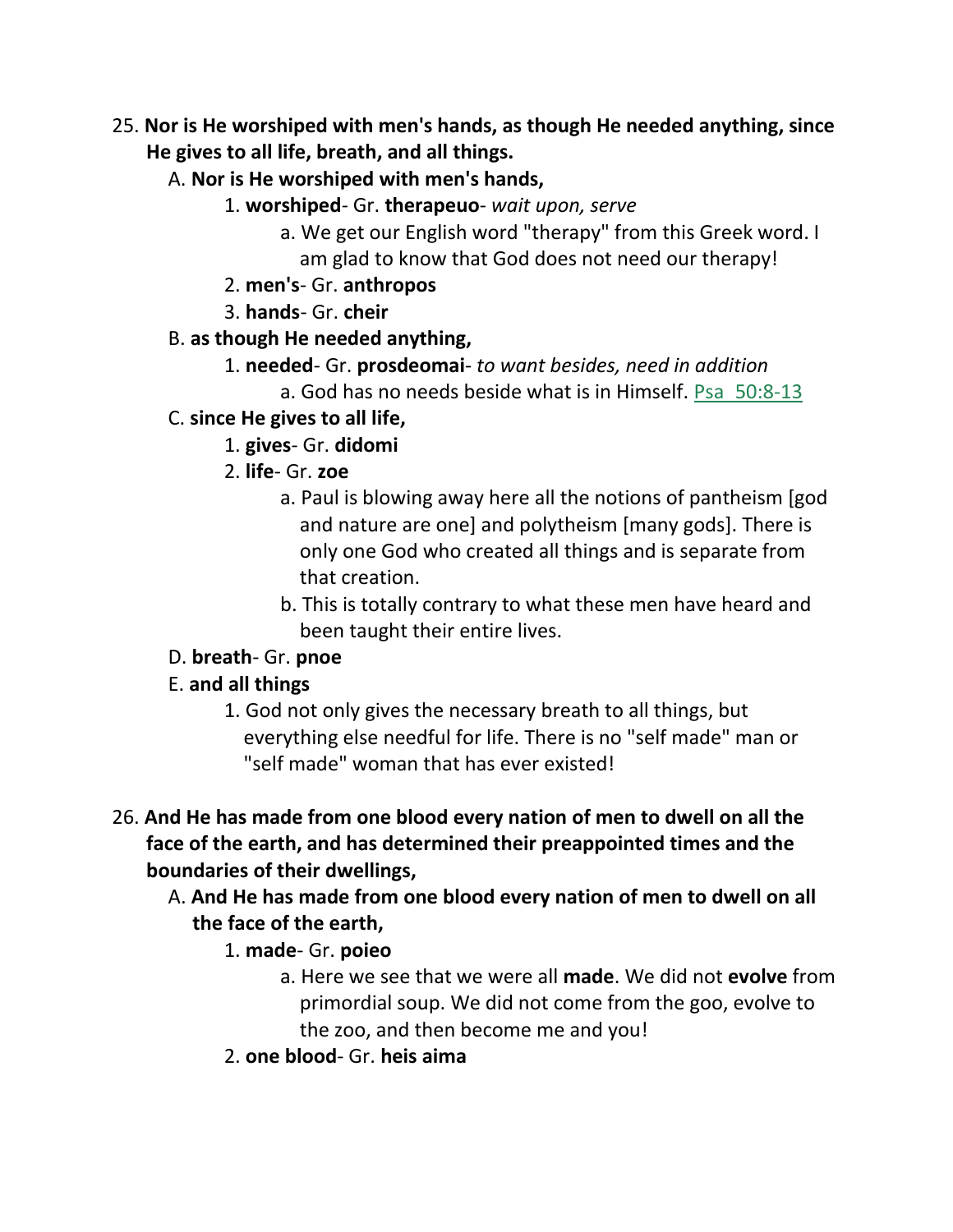- a. *All the families of mankind are descended from one origin or stock. However different their complexion, features, or language, yet they are derived from common parents. The word blood is often used to denote "race, stock, kindred." This passage affirms that all the human family are descended from the same ancestors; and that, consequently, all the variety of complexion, etc., is to be traced to some other cause than that they were originally different races created. The design of the apostle in this affirmation was probably to convince the Greeks that he regarded them all as brethren; that, although he was a Jew, yet he was not enslaved to any narrow notions or prejudices in reference to other people. It follows from the truth here stated that no one nation, and no individual, can claim any pre-eminence over others in virtue of birth or blood. All are in this respect equal; and the whole human family, however they may differ in complexion, customs, and laws, are to be regarded and treated as brethren. It follows, also, that no one part of the race has a right to enslave or oppress any other part, on account of difference of complexion.* -Barnes Commentary
- b. *Holding with the Old Testament teaching, that in the blood is the life (Gen\_9:4; Lev\_17:11; Deu\_12:23), the apostle sees this life stream of the whole human race to be one, flowing from one source [Baumgarten].* -JFB Commentary
- 3. **nation** Gr. **ethnos**
- 4. **men** Gr. **anthropos**
	- a. The is the comprehensive word for mankind- male and female. We get our English word "anthropology" from this word which means the study of mankind. The word for a male in the Greek is the word **aner**.
- 5. **dwell** Gr. **katoikeo**
- 6. **face** Gr. **prosopon**
- 7. **earth** Gr. **ge**
	- a. Notice it says we were made to dwell on **the face of the earth**. We were not made to dwell on the face of Mars or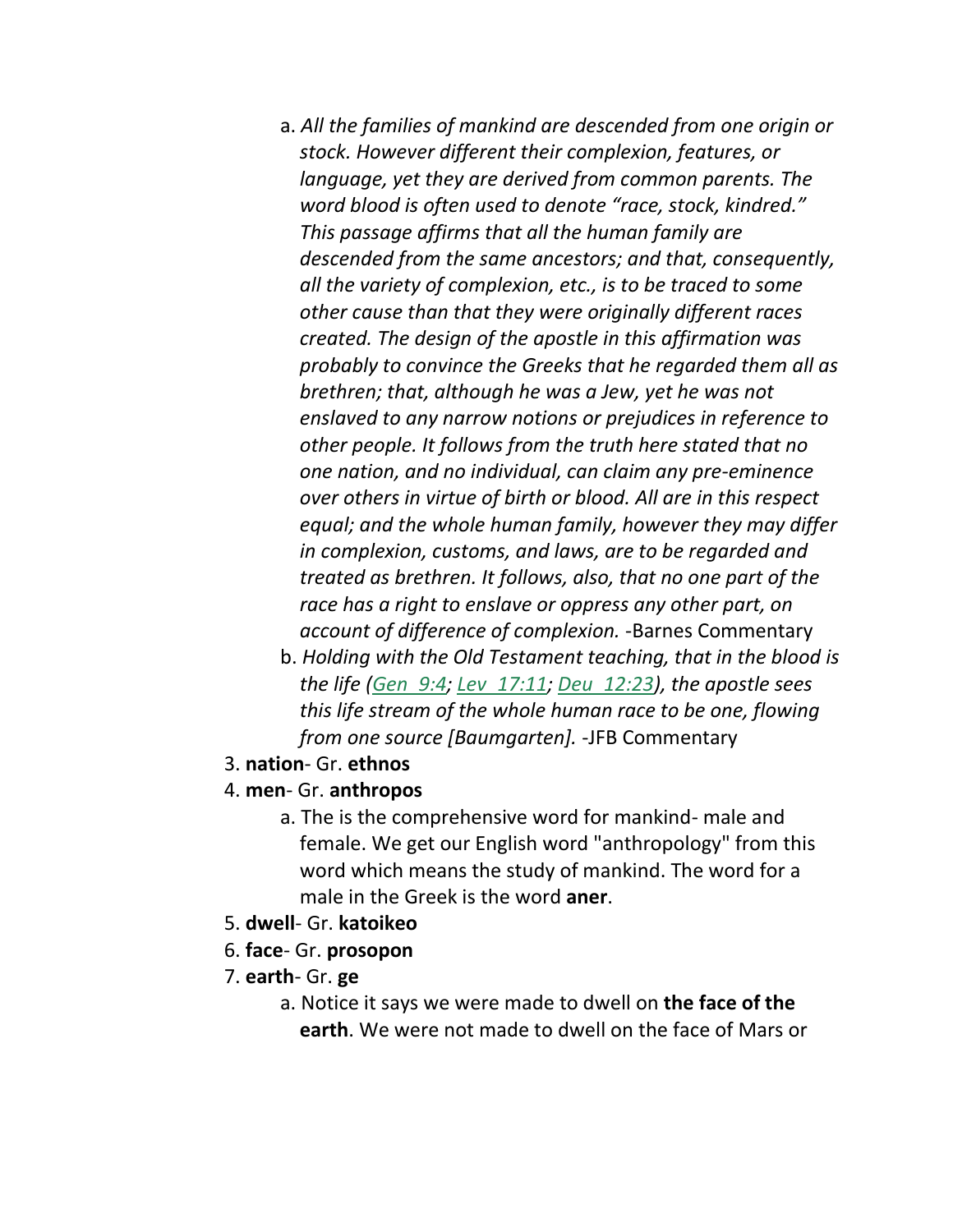any other planet or moon. The plans of man to migrate off the earth and live elsewhere will come to nothing. How vain man is!

- B. **and has determined their preappointed times and the boundaries of their dwellings**
	- 1. **determined** Gr. **horizo** *to mark out as a boundary*
		- a. We get our English word "horizon" form this Greek word.
	- 2. **preappointed** Gr. **protasso** *to arrange beforehand*
	- 3. **times** Gr. **kairos** *seasons, time periods*
		- a. This is an outstanding statement! You were born in this time period by the plan of God. Job  $7:1$  Often, we think about or wish that we lived at different times of history, but you were handpicked by God for the time you live in now. You might be thinking that the days have become evil and you do not want to live in this time, but you were made for this, child of God! This is your time to shine in this hour on the human stage! This is your time to thrive!
		- b. God has created time and the seasons. They are in His plan and power. Act\_1:7
	- 4. **boundaries** Gr. **horothesia**
		- a. God is a God of boundaries. Everything God has made has boundaries. All of our relationships have boundaries. God Himself has limited Himself to boundaries. He has limited Himself to the boundaries of His promises. He will not cross them or break them. He has limited Himself to the boundary of your will. He will not cross over your will with His will. You must submit your will to His.
		- b. The nations all have boundaries. God has determined them. Deu\_32:8

# 5. **dwellings**- Gr. **katoikia**

- a. This speaks of God's plan for where the nations would be settled. This also speaks that God has determined for you where you are to live!
- b. Not only were you picked to be alive at this time, but God ordained where you would be born! God has a plan for where you will live. He has pre-planned it. This does not mean that you will not move to new location following the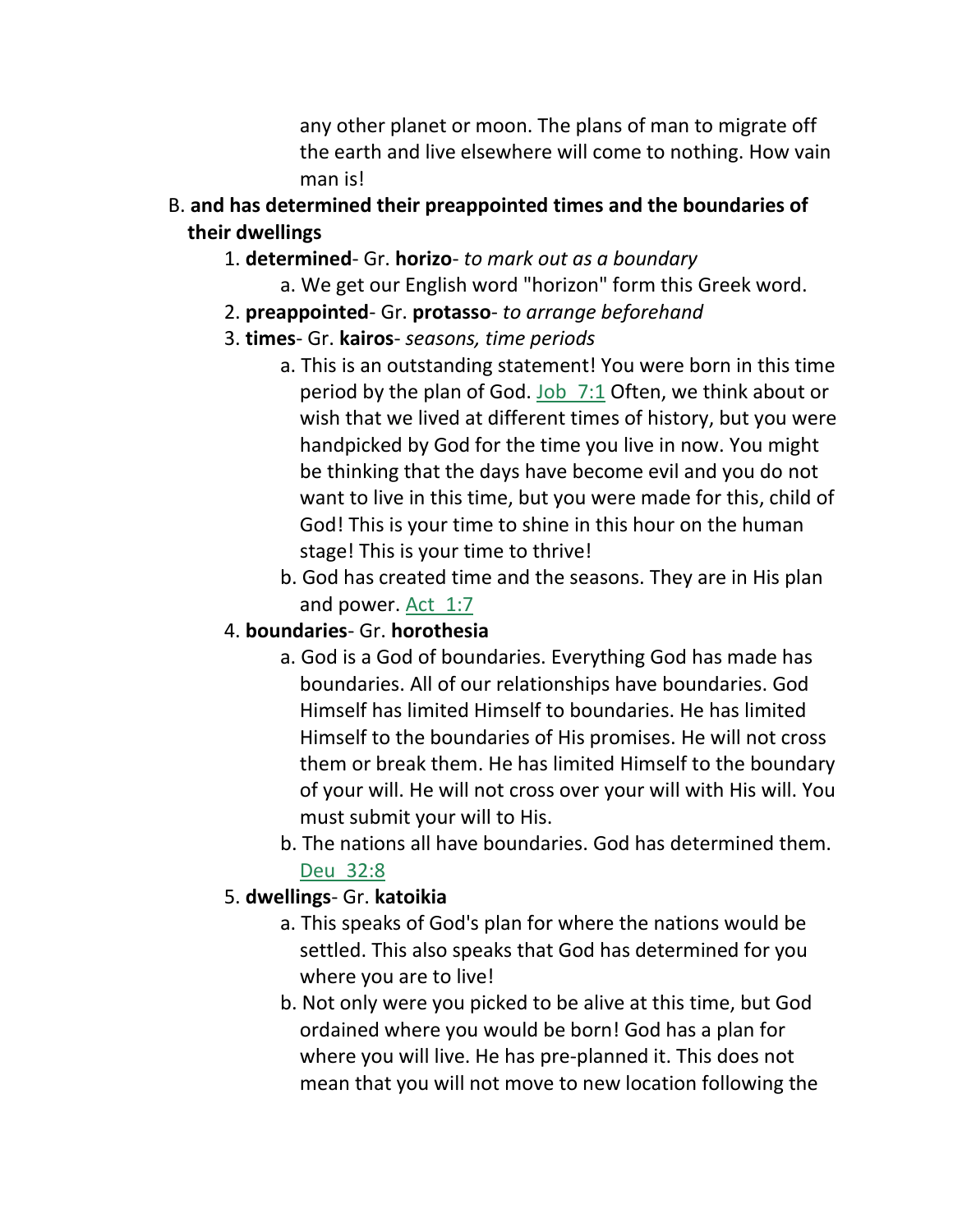will and plan of God for your life, but there is a place right now that it is the will of God for you to be. You have a place called "there" that God has planned for you. Are you there?

- c. This does not mean we cannot get out of God's will and be where we are not supposed to be. God has given us a free will. God will not make you be where He wants you to be. However, you will never have peace until you find where you are to be. We need to find where God wants us to be because He has a plan for us there right now!
- d. What Paul is saying in this verse demolished the Greek thought that everything happens by chance. No, there is a plan that is unfolding. It has design and purpose. You have design and purpose. You are not here just by chance, but on purpose for a purpose.

# 27. **so that they should seek the Lord, in the hope that they might grope for Him and find Him, though He is not far from each one of us;**

- A. **so that they should seek the Lord,**
	- 1. **so that**
		- a. Notice that there is a design of when and where people are born. There is an over-arching purpose. What is it? It is so that they will seek the Lord. This means that your time period you were born in and where you were born were handpicked by God to be the best time and place that would lead you to seek Him for the meaning of your existence.
		- b. Some think that those who were born in some jungle or a country that is dominated by a false religion got the short end of the stick and it is harder for them to find God. This verse says otherwise. They are in the right time and place to lead them to seek for God.
		- c. Those in the jungle look up at the starry sky unfiltered by light pollution and see the glory of creation and are led to cry out to the God that made all of it. Psa\_19:1-6, Rom\_1:20
		- d. Those that are in dead religions are led to seek out why they are so empty and search for "the more" that they know must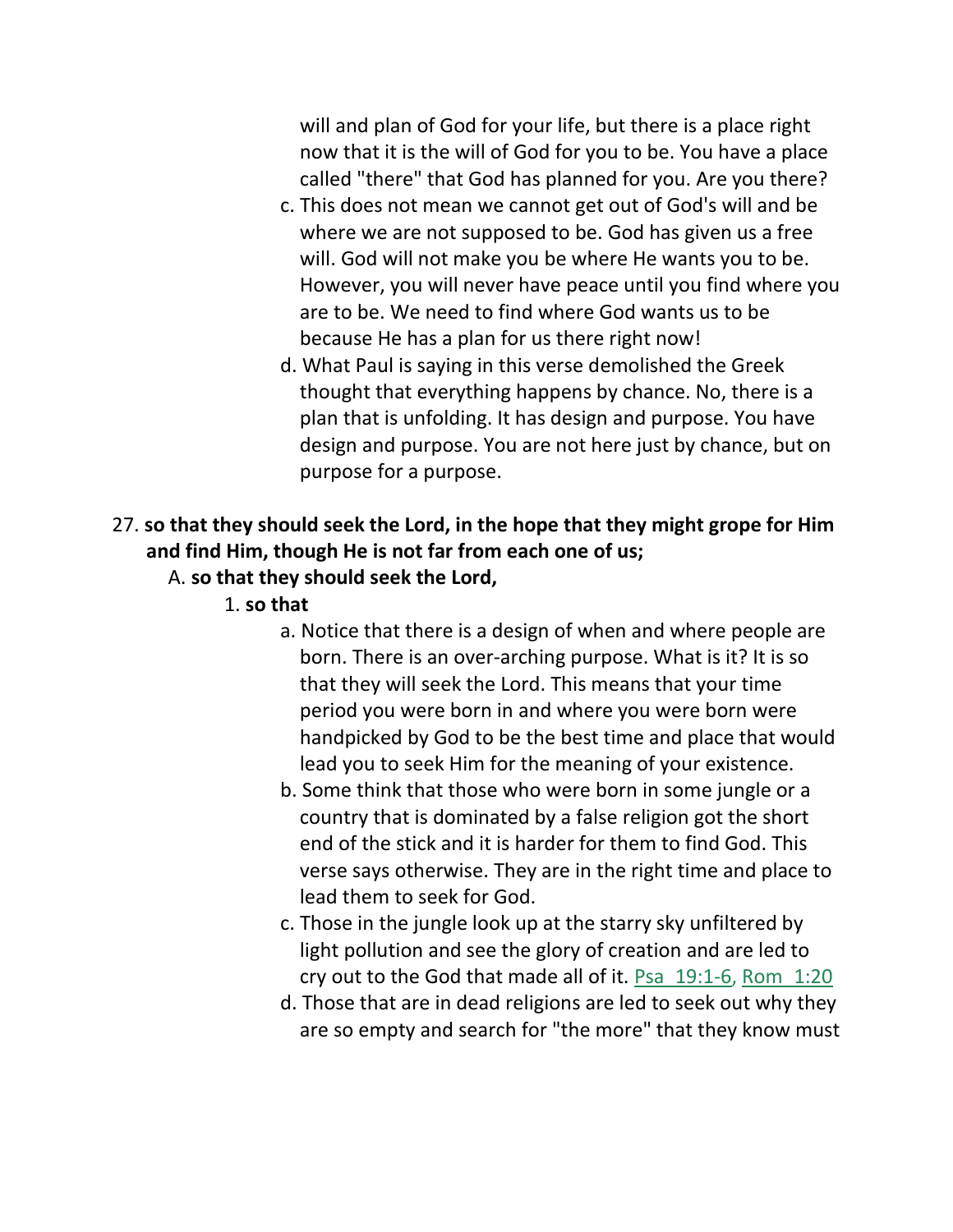be out there. This is happening daily in the Muslim countries shut off from the gospel. They are having visions of Jesus appear to them!

# 2. **seek**- Gr. **zeteo**

- a. Those who seek God with all their heart will find Him. This is a promise straight from God! Jer 29:13
- b. No one will have an excuse for not seeking God. That will be their fault.
- c. God rewards those who earnestly seek Him. Heb. 11:6

# 3. **Lord**- Gr. **kurios**

# B. **in the hope that they might grope for Him and find Him,**

- 1. **hope** Gr. **ara ge** *if perhaps, if possibly*
	- a. Finding God is not automatic. The heart of each person has a lot to do with it. Many have the revelation of God but reject Him.
- 2. **grope** Gr. **pselaphao** *to feel or grope for or after, as persons in the dark*
	- a. After the fall the world was plunged into spiritual darkness. We live in a time called the darkness of this age. Eph. 6:12
	- b. The gospel is light that shines out in the darkness for those to come to it. 2 Cor. 4:6

3. **find**- Gr. **heurisko**

# C. **though He is not far from each one of us**

# 1. **far**- Gr. **makran**- *at a distance*

- a. God is everywhere. He is omniscient. Jer\_23:24
- b. God is as close as our heart and mouth! We just need to believe with our heart and confess Jesus with our mouth. Rom 10:8-10

## 2. **each one of us**

- a. Jesus died for everyone. He is available for all.
- 28. **for in Him we live and move and have our being, as also some of your own poets have said, 'For we are also His offspring.'**
	- A. **for in Him we live and move and have our being,**
		- 1. **In Him**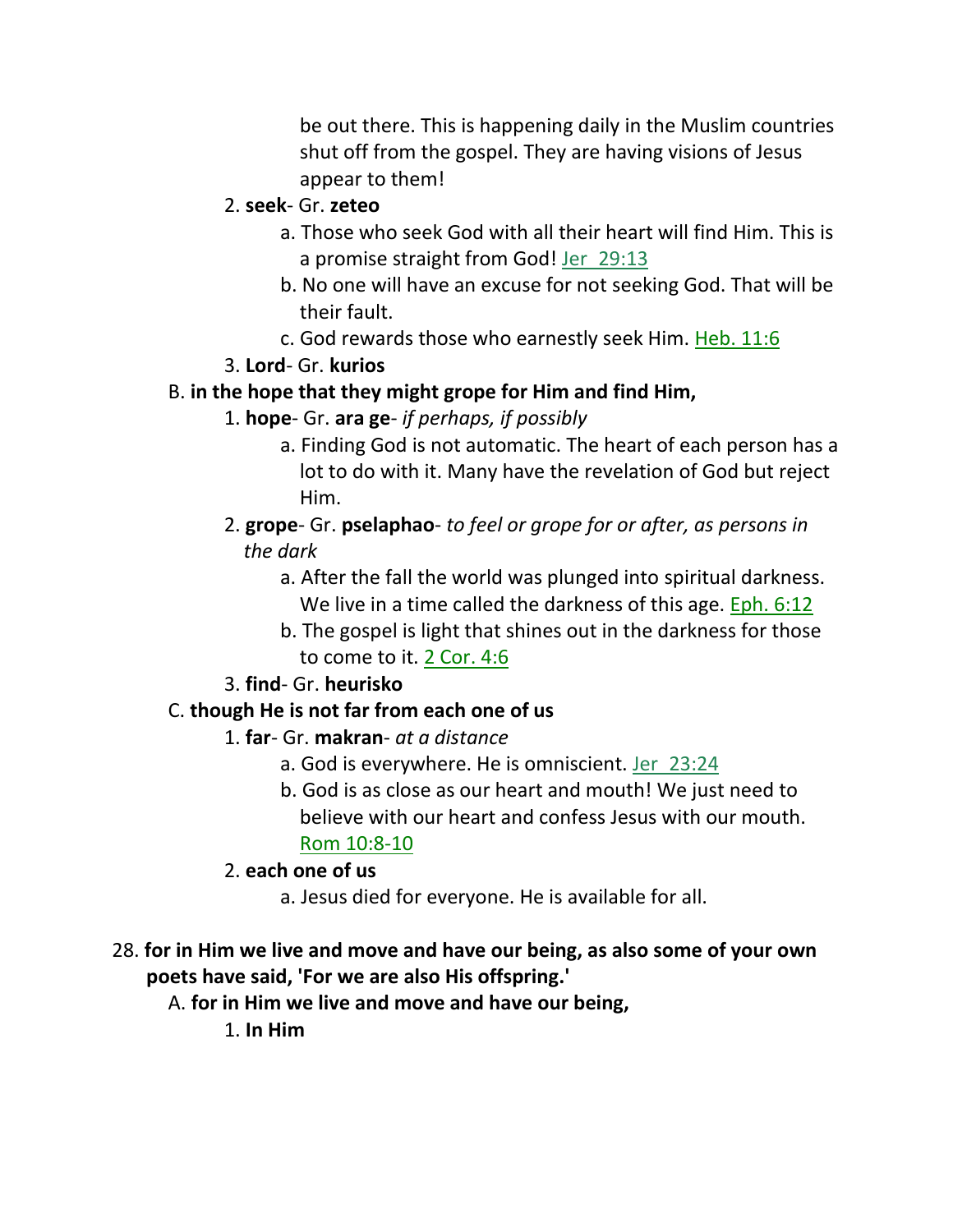- a. *The expression "in Him" evidently means by Him; by His originally forming us, and continually sustaining us*. -Barnes Commentary
- b. This verse does not teach that all people are in Christ as universalists say.
- c. In 2 Cor. 5:17 it says, "**IF"** any are in Christ they are a new creation. The word "**if"** would be not necessary if everyone is already in Christ.
- 2. **live** Gr. **zao**
	- a. God gives life to all.
- 3. **move** Gr. **kineo** *to cause to go, i.e. to move, set in motion*
- 4. **being** Gr. **esmen**
	- a. We all are created beings dependent upon God the eternally existent One. Job\_12:10

#### B. **as also some of your own poets have said,**

#### 1. **poets**- Gr. **Poietes**

- a. Paul goes intellectual here and quotes their poets to them. We need to stick to the power of the gospel.
- 2. **said** Gr. **epo**

#### C. **For we are also His offspring**

#### 1. **offspring**- Gr. **genos**- *offspring, progeny*

- a. Universalists say that all humans are children of God and thus all are redeemed and are reconciled to God regardless of any faith on their part in Christ. This is error.
- b. *This precise expression is found in Aratus ("Phaenom.," v. 5), and in Cleanthus in a hymn to Jupiter. Substantially the same sentiment is found in several other Greek poets. Aratus was a Greek poet of Cilicia the native place of Paul, and flourished about 277 years before Christ. As Paul was a native of the same country it is highly probable he was acquainted with his writings.* -Barnes Commentary
- c. Paul would have been familiar with this poet because he was a Stoic from his own region of Cilicia.
- d. *The same sentiment, in almost the same words, occurs in the fine hymn of Cleanthes to Jove. Hence the words, "Some of your own poets."* -Vincent Word Studies
- e. Being God's offspring does not refer to being spiritually born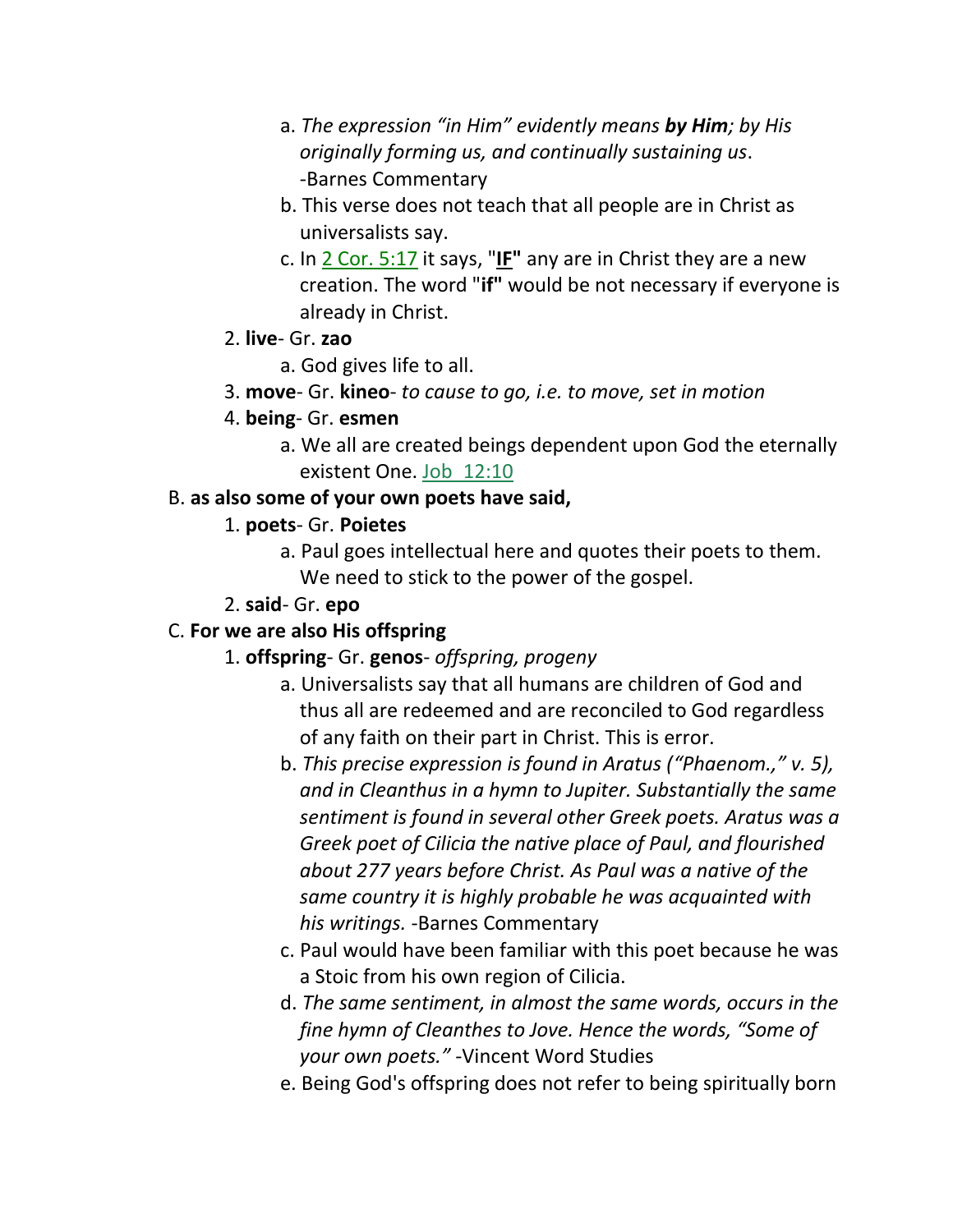again through redemption but that we are God's creations.

- f. The Bible is clear that only those who have faith in Jesus Christ are the children of God. This comes through the new birth based upon the redemption in Christ. John 1:12
- g. *This is not to be interpreted as teaching the brotherhood of man and the fatherhood of God. We are the offspring of God in the sense that He created us, but we only become sons of God through faith in the Lord Jesus Christ.* -Believer's Bible Commentary
- 29. **Therefore, since we are the offspring of God, we ought not to think that the Divine Nature is like gold or silver or stone, something shaped by art and man's devising.**

A. **Therefore,**

- B. **since we are the offspring of God,**
	- 1. **offspring** Gr. **genos**
		- a. The line of argument is this. If we are the product of God, then how could we the product of God produce something and call it a god.
		- b. Humans have done this since the fall. Even today we make gods in our own image and worship them.
- C. **we ought not to think that the Divine Nature is like gold or silver or stone,**
	- 1. **think** Gr. **nomizo** *to deem, think, suppose*
	- 2. **Divine Nature** Gr. **theios** *divinity*
	- 3. **gold** Gr. **chrusos**
	- 4. **silver** Gr. **arguros**
	- 5. **stone** Gr. **lithos**
		- a. Idols were made from gold, silver, or stone. These materials were made and created by God. They are mere creations and not gods.
		- b. Man was created to live by faith, but after the fall, people live by their five senses. Therefore, they desire to have a god they can see with their physical eyes. Some sects of Christianity got off into worshipping relics that they could see and touch. This is a by-product of the flesh.
		- c. An idol has no life in it, but it is worshipped as a god. How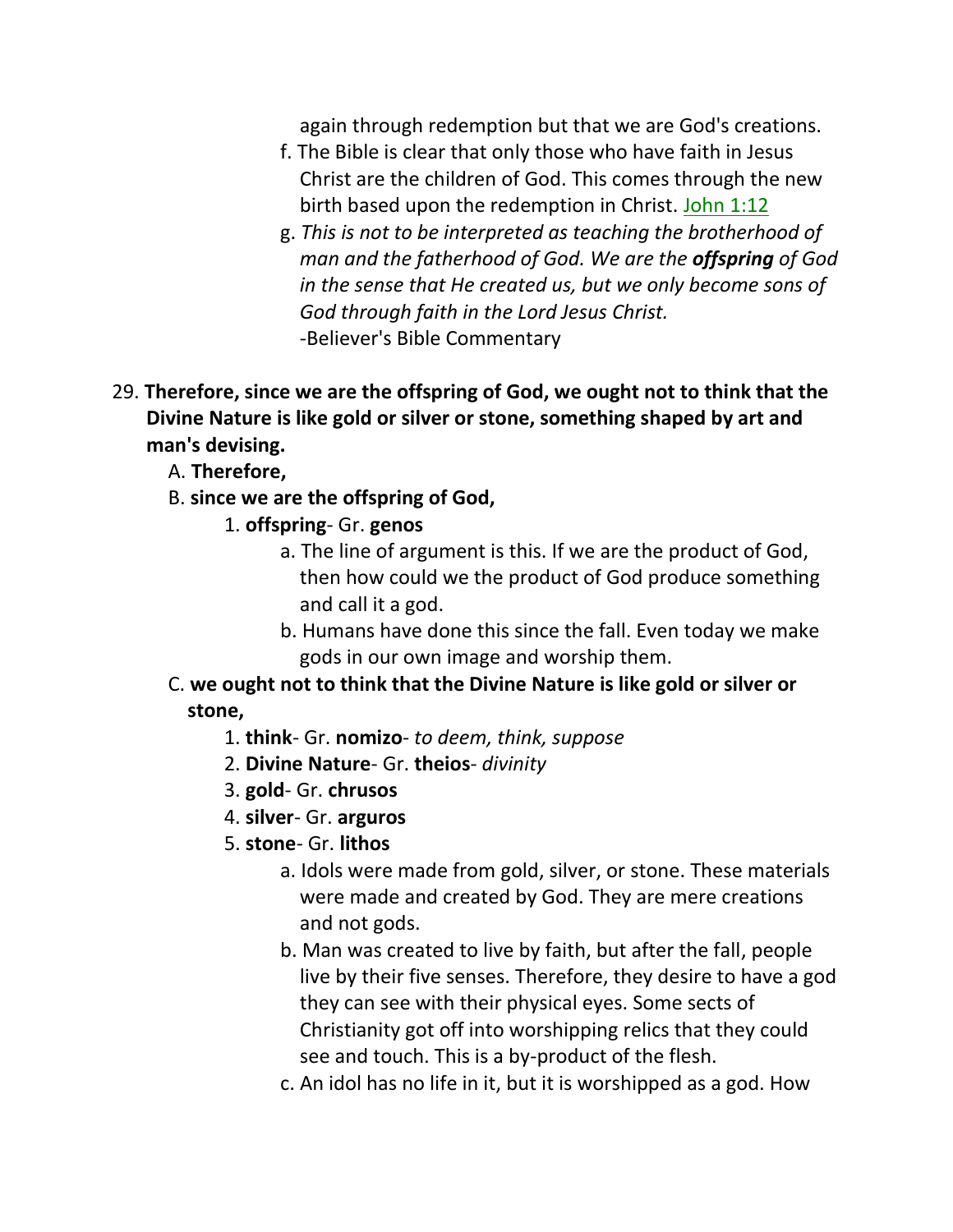stupid mankind is without the light of the true God to enlighten and guide him.

### D. **something shaped by art and man's devising**

- 1. **shaped** Gr. **charagma** *to scratch or etch, an imprinted mark, sculpture*
	- a. Isaiah spoke of the folly of man making their own gods. Is. 44:13-20
- 2. **art** Gr. **techne** *to bring forth, an art, trade, craft, skill*
- 3. **man's** Gr. **anthropos**
- 4. **devising** Gr. **enthumesis** *the act of thought, reflection, the result of thought, invention, device*
- 30. **Truly, these times of ignorance God overlooked, but now commands all men everywhere to repent,**
	- A. **Truly** Gr. **oun men** *therefore indeed*
	- B. **these times of ignorance God overlooked,**
		- 1. **times** Gr. **chronos**
			- a. These are the time periods before the cross and resurrection.
			- b. There are time periods called "ages" that God has created. We are now in the age of grace or otherwise called the church age.
		- 2. **ignorance** Gr. **agnoia** *not knowing*
		- 3. **overlooked** Gr. **hupereido** *to look over, take no notice of, not attend to*
			- a. The KJV translation of this Greek word is "winked at". That is unfortunate. That gives the idea of God was fine with their ignorance in a playful way. This is not a good translation of the Greek. This word means to overlook as to not punish or to treat harshly because of their ignorance.

### C. **but now commands all men everywhere to repent**

- 1. **now** Gr. **nun**
	- a. Now in this age of grace where the gospel is being propagated around the world. Once the gospel comes ignorance is removed and then any rejection of God and His Son Jesus is willful and rebellious. No one can use ignorance as an excuse for not accepting Jesus as Savior because the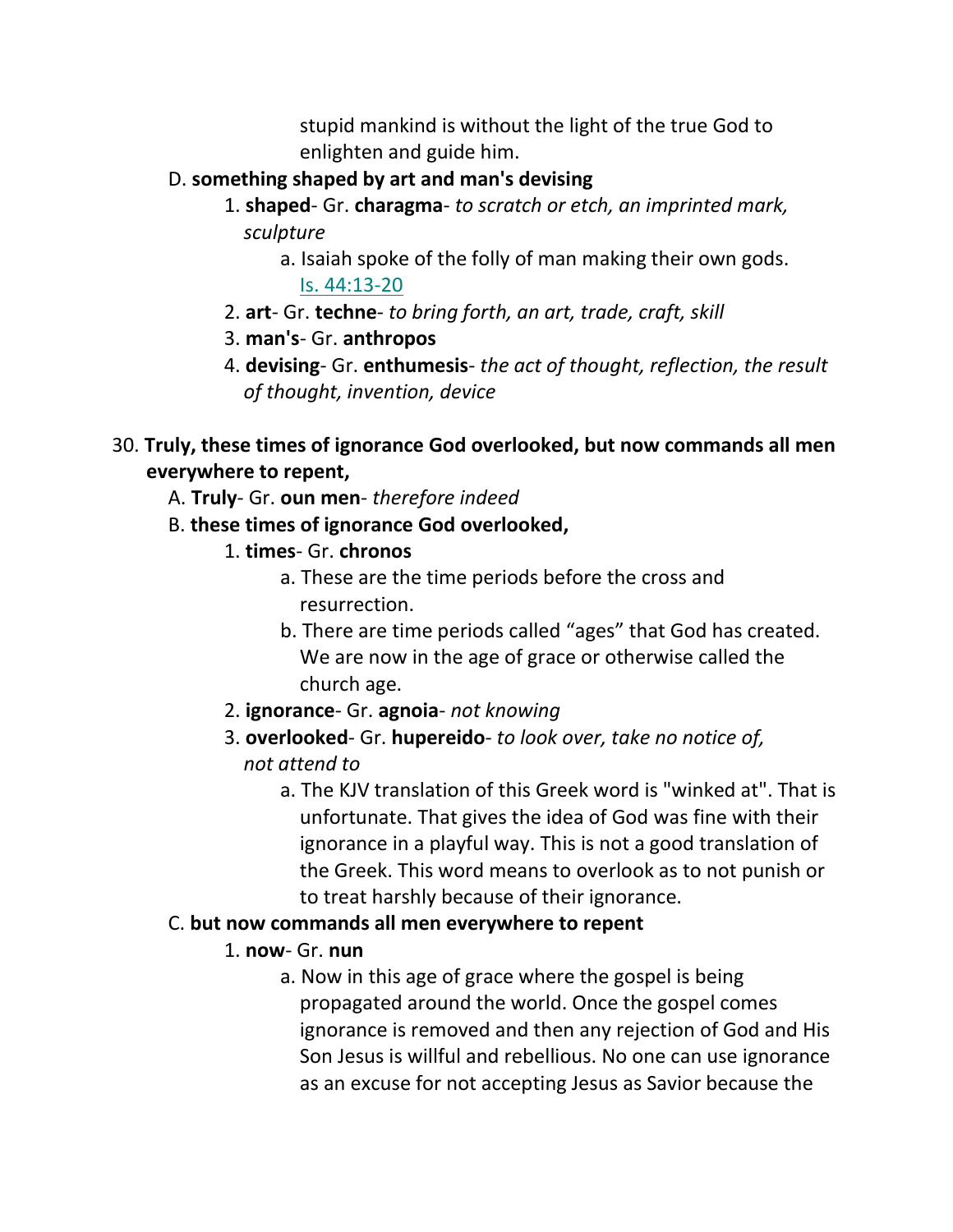gospel and the Word of God is available to them. Tit\_2:11 No one is ignorant of the existence of God because of creation.

# 2. **commands**- Gr. **paraggello**

a. Universalists say that all men are already saved and have no need to accept Jesus. Why would God command men everywhere to repent and believe upon Christ if this was so. It is not so. God commands all to believe upon Jesus. 1Jn\_3:23 Many are violating that most vital and important command of God and are going to hell.

# 3. **men**- Gr. **anthropos**

- a. This Greek word means mankind- male and female
- b. Jesus died for all men, and God wants all men to be saved. 1Ti\_2:4

## 4. **everywhere**

a. This word "everywhere" shows that salvation is not just for the Jews, but for the entire world. Jesus is the Lamb of God that takes away the sin of the world. However, everyone in the world must repent and believe upon Jesus to be saved.

# 5. **repent**- Gr. **metanoeo**- *to change the mind and thus the actions*

- a. Biblical repentance is not primarily a change of behavior but a change of thinking. This will lead to a change in behavior. You can change the way you act for a time, out of fear or self-willed religion, but not change the way you think or believe. God is after a heart change before a behavior change. A change in the way you think and believe leads to a lasting change.
- 31. **Because he hath appointed a day, in the which he will judge the world in righteousness by** *that* **man whom he hath ordained;** *whereof* **he hath given assurance unto all** *men,* **in that he hath raised him from the dead.**
	- A. **Because he hath appointed a day,**
		- 1. **appointed** Gr. **histemi**
		- 2. **day** Gr. **hemera**
			- a. There is an appointed "day" for every person to be judged. The appointed day for those who have accepted Christ will be prior to the Millennial reign of Jesus Christ and this day of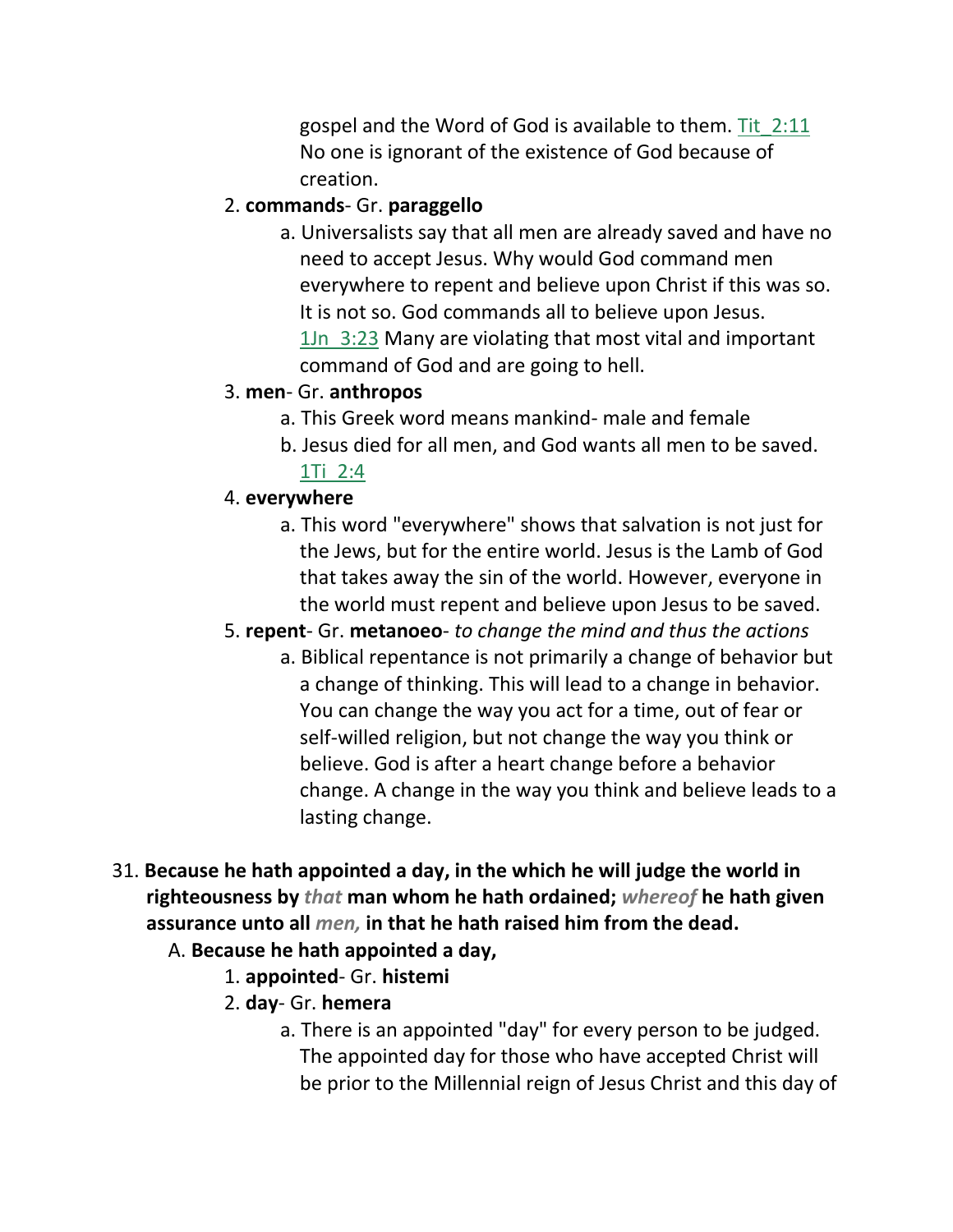judgment is called the Judgment Seat of Christ. All at this judgment will be judged for what reward they will receive or what loss of reward they will have, but all will be saved because of their faith in Jesus Christ. The appointed day of judgment for all unbelievers will be at the Great White Throne judgment after the thousand year reign of Jesus. All these will be judged by their works and will be thrown in the Lake of Fire because of their rejection of Jesus Christ.

- B. **in the which he will judge the world in righteousness by that man whom he hath ordained,**
	- 1. **judge** Gr. **krino**
	- 2. **world** Gr. **kosmos**
	- 3. **righteousness** Gr. **dikaiosune**
		- a. Jesus will judge all people against the perfect standard of absolute righteousness. Those who have accepted Christ have received Him as their righteousness. This is perfect and absolute righteousness. Those who reject Jesus will stand in their own righteousness which is only filthy rags. It will not measure up.
	- 4. **man** Gr. **aner**
		- a. This is the man, Jesus Christ. Joh 5:22
	- 5. **ordained** Gr. **horizo**
		- a. Jesus will be uniquely qualified to judge man, because He is fully God and thus can judge perfectly and because He is fully man and has lived as a man enduring every temptation of man successfully.

### C. **whereof he hath given assurance unto all men,**

- 1. **given assurance** Gr. **parecho pistis** *to hold out to or to offer faith, give evidence, proof or assurance*
	- a. God has offered faith to every person, However, He has not automatically given faith to every person. Those who are open to the gospel, they are given the measure of faith. Rom. 12:3 Faith comes from hearing, and hearing by the Word of God. This hearing is not just with the physical ears but is hearing with acceptance. For instance, we often say to someone- "I hear you". That does not mean our ear drum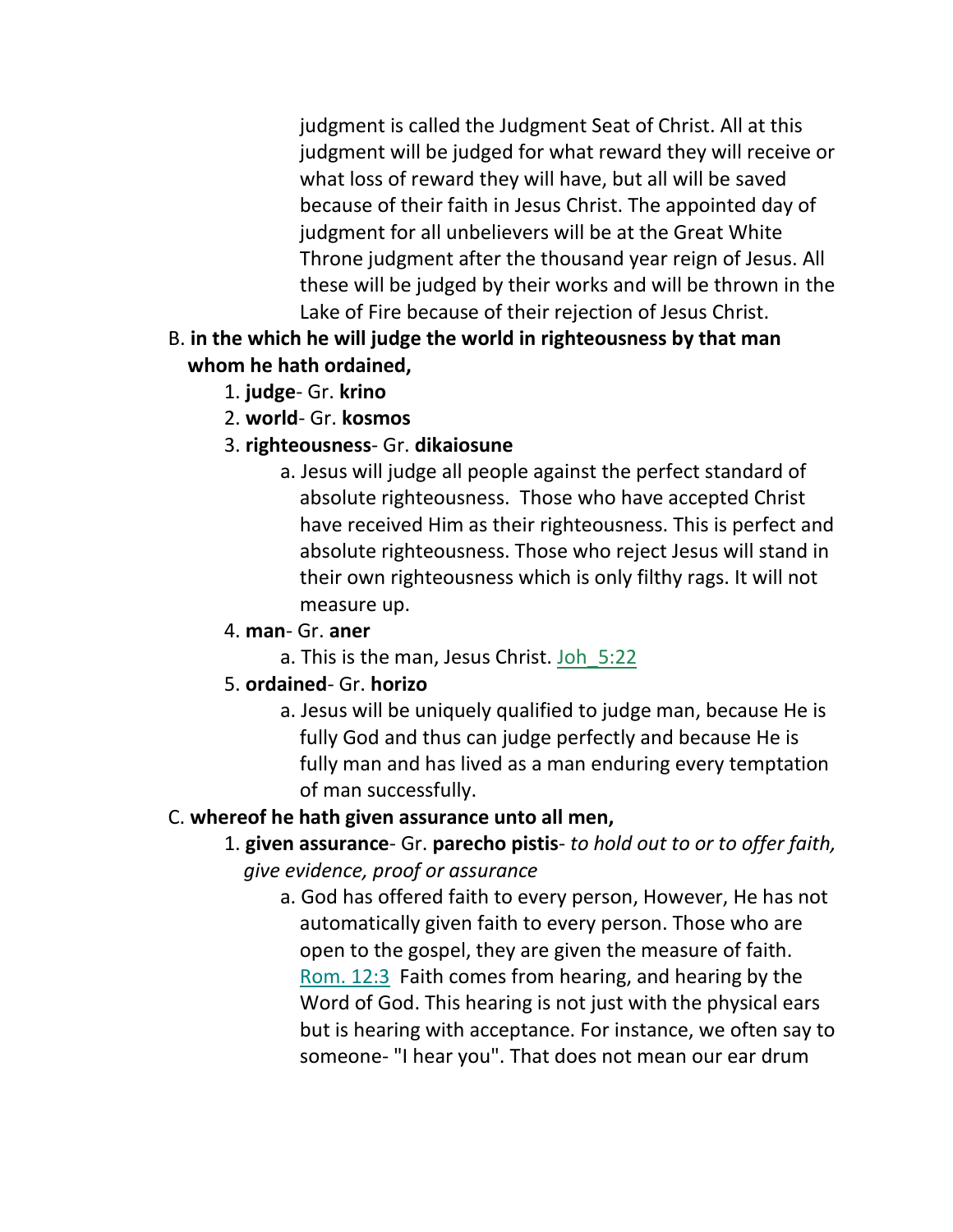vibrated and we picked up sounds. No, it means I hear you and accept what you have said.

- b. God has offered proof that Jesus is God's man of choice to be the Supreme one over mankind that will be their judge by resurrecting Him from the dead.
- 2. **men** Gr. not in Greek; Greek has **pas** *every or all*

# D. **in that he hath raised him from the dead**

- 1. **raised** Gr. **egeiro**
- 2. **dead** Gr. **nekros**
	- a. The resurrection of Jesus from the dead is proof that He is Supreme, and unique from all men. Many have been raised from the dead and died again, but Jesus is the only one that has been resurrected from the dead with a resurrection body never to die again.
- 32. **And when they heard of the resurrection of the dead, some mocked, while others said, "We will hear you again on this** *matter.***"**

# A. **And when they heard of the resurrection of the dead,**

- 1. **heard** Gr. **akouo**
- 2. **resurrection** Gr. **anastasis**
- 3. **dead** Gr. **nekros**
- B. **some mocked,**
	- 1. **mocked** Gr. **cleuazo** *to throw out the lip, that is, jeer at, deride, mock*
		- a. *The Greeks were fond of the idea of the immortality of the soul, but not of the idea of the resurrection of the body. They felt that anything material was inherently evil, so there really could be no such thing as a glorified body. They thought the ultimate form of glory would be pure spirit.* -BBC
		- b. *"All Greeks thought that man was composed of spirit (or mind), which was good, and matter (or body), which was bad. If there was to be a life to come, the one thing they certainty did not want it cluttered up with a body."* (Boice)
- C. **while others said,**
	- 1. **said** Gr. **epo**
- D. **We will hear you again on this matter**
	- 1. **hear** Gr. **akouo**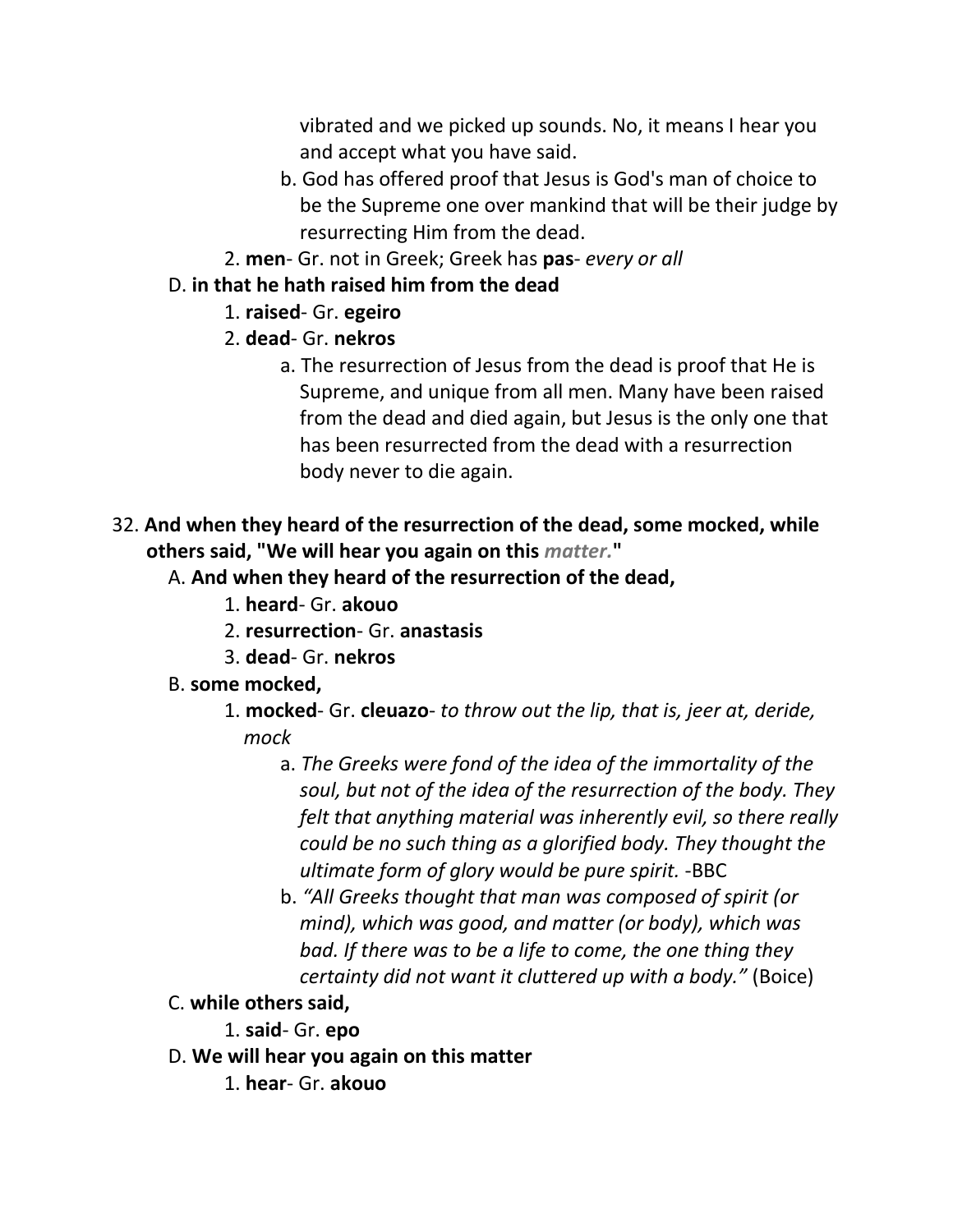- 2. **matter** Gr. not in Greek- omit- The Greek says *"hear you again on this."*
	- a. This crowd in the most part did not receive what Paul said. Some openly mocked and rejected him and others dismissed him by saying, "We will look at this at a later time". People do that today. Instead of openly rejecting what you say, they will say, "Very interesting...I will have to look more into that." They are really saying, I don't accept what you said and I want to get rid of you, but I am not going to be rude to your face.
	- b. There is no indication or mention in the Scripture of a subsequent meeting or discourse with them.

## 33. **So Paul departed from among them.**

### A. **departed**- Gr. **exerchomai**

- 1. Paul seeing that they largely had rejected his message moved on.
- 2. Usually Paul would get people angry at him but these people just dismissed him. At least those who got angry cared about the message he preached. These did not care at all. They had been entertained by something new and now they were off to the next new thing.

# 34. **However, some men joined him and believed, among them Dionysius the Areopagite, a woman named Damaris, and others with them.**

A. **However,**

### B. **some men joined him and believed,**

- 1. **men** Gr. **aner**
- 2. **joined** Gr. **kollao** *to glue to, become attached to closely*
- 3. **believed** Gr. **pisteuo**
- C. **among them Dionysius the Areopagite,**
	- 1. **Dionysius** Gr. *devoted to Bacchus, reveler*
		- a. This man's name indicates he was a heathen that was dedicated to the god of revelry and debauchery. He came out of a wild party background. Some reading this came out of a similar background. Praise God, that He reached this man and He reached you. God is good at making men and women of God and redeems them from their wild past!